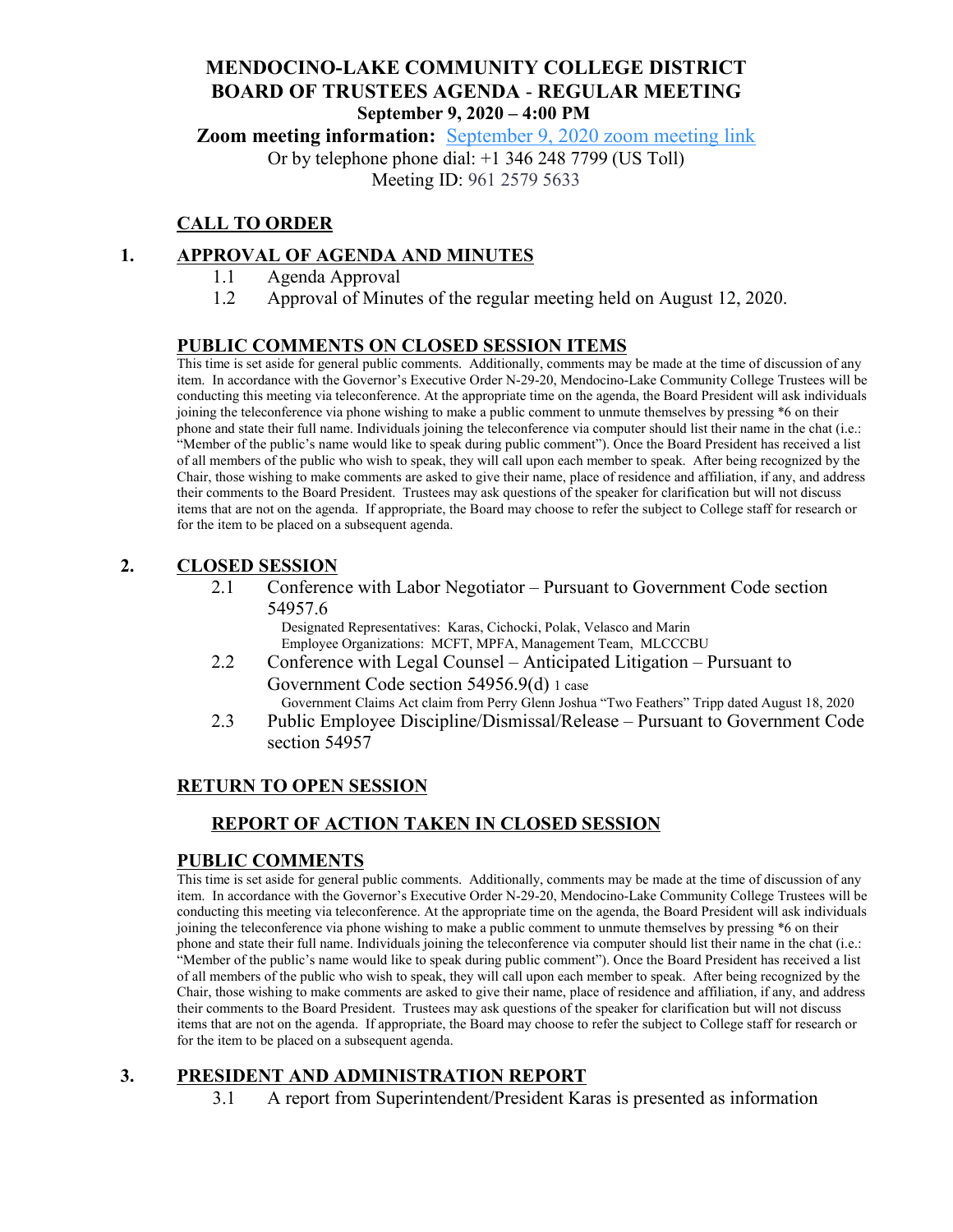### **CONSENT AGENDA**

### **4. Personnel**

- 4.1 Consideration to approve Personnel List Short Term Non-Continuing Employees
	- Recommendation to approve the list of short-term non-continuing personnel as presented
- 4.2 Consideration to approve Personnel List Part-Time Faculty Recommendation to approve the list of part-time faculty as presented
- 4.3 Consideration to approve List of Volunteers Recommendation to approve the list of volunteers as presented
- 4.4 Consideration to approve Classified Administrator Contracts Recommendation to approve the classified administrator contracts as presented

### **5. BIG PICTURE**

Disabled Student Programs and Services

A presentation by Nicholas Wright, Coordinator/Counselor of the Disability Resource Center

### **6. INFORMATIONAL ITEMS AND REPORTS**

- 6.1 Mendocino College Foundation, Inc.
	- 8.1.A Mendocino College Foundation informational report
	- 8.1.B Friends of the Mendocino College Coastal Field Station and Natural Sciences affiliate report

### 6.2 Constituent Group Reports

Reports from constituent groups are presented as information

### **7. TRUSTEE COMMUNICATIONS**

7.1 Trustee Reports

Written and oral reports from Trustees are presented as information

7.2 Future Agenda Items

Board discussion about topics to be included on future agendas

### **8. ADJOURNMENT**

**ADA Compliance: Persons with disabilities needing assistance, please notify the Superintendent/President's Office at 468-3071 no later than 24 hours prior to the scheduled meeting.** 

**Agenda Packet and Supporting Documents Notice: The agenda packet and supporting materials can be found on the college**  website at : **[Board of Trustee meeting documentation](https://www.mendocino.edu/botagendas)** 

#### *Future Board Meetings:*

• *Regular Meeting – Wednesday, October 14,, 2020, 4:00 PM, via ZOOM*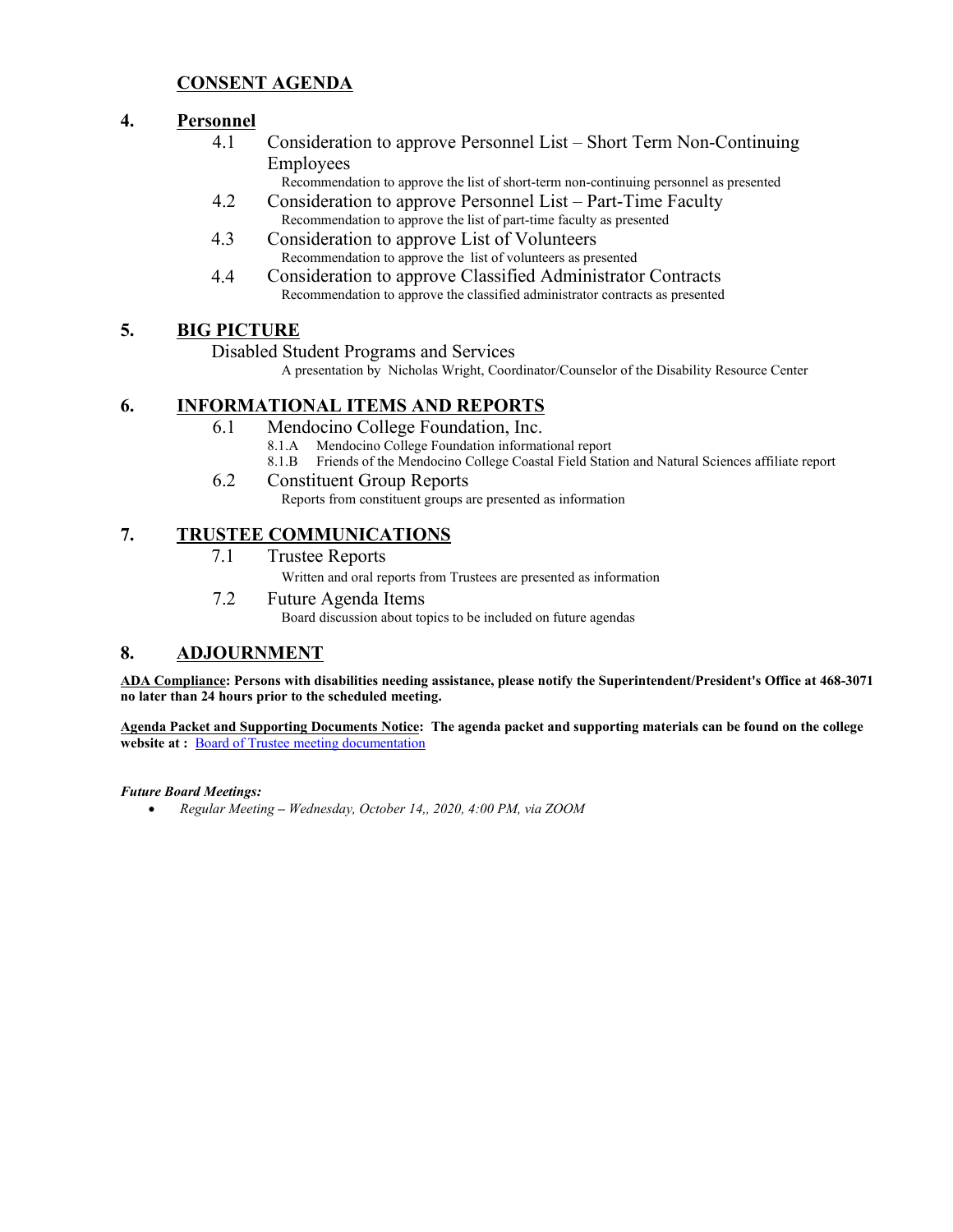# SUBJECT: CONFERENCE WITH LEGAL COUNSEL ANTICIPATED LITIGATION - INFORMATIONAL ITEM

### SYNOPSIS:

Presentation of informational item discussed in closed session.

### ANALYSIS:

In closed session the Board of Trustees discussed the attached document. Any action taken by the board will be reported out when they return to open session.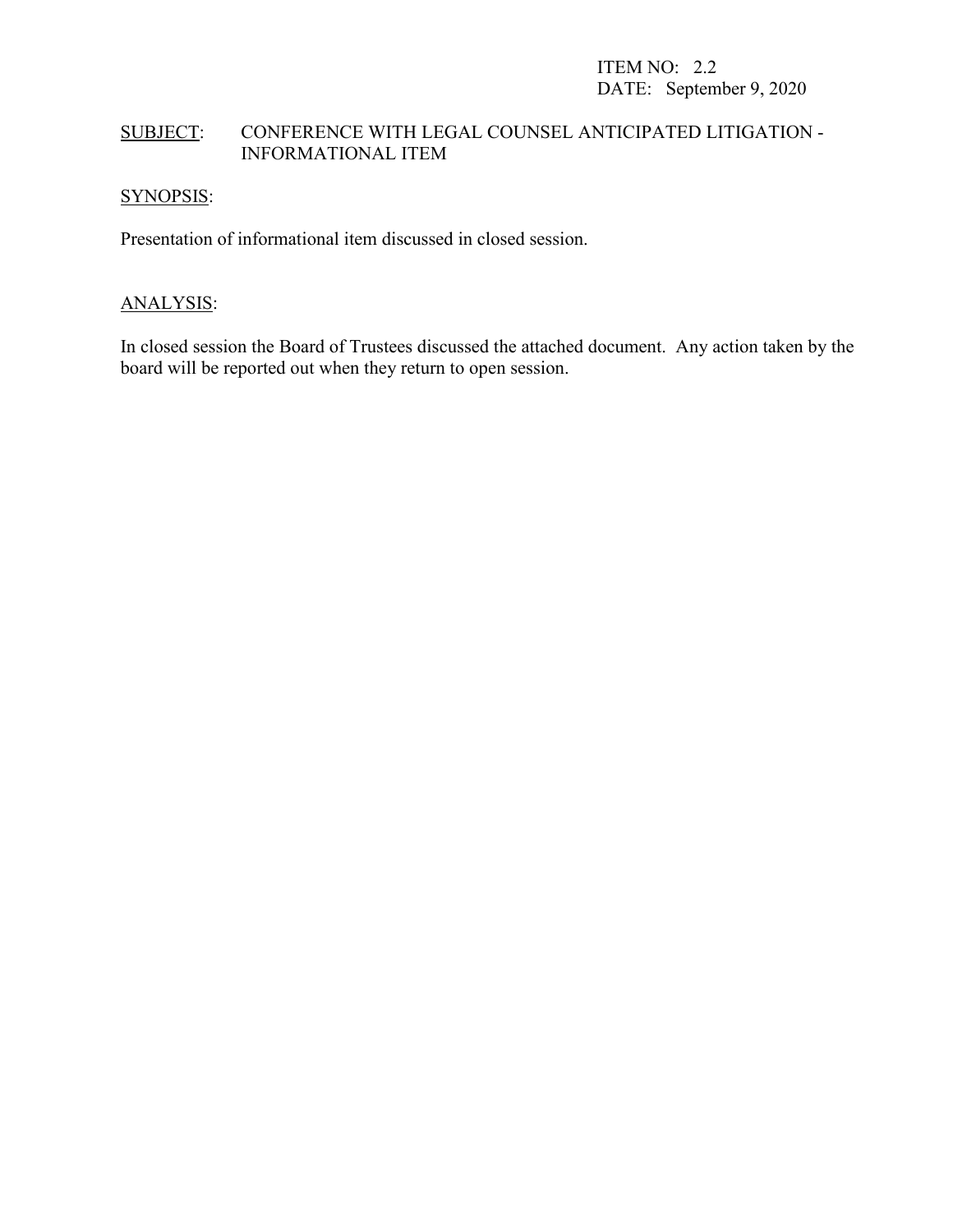### **CLAIM FORM**

#### **Eileen Cichocki** TO: **Interim Superintendent/President** Mendocino-Lake Community College District 1000 Hensley Creek Road **Ukiah, CA 95482**

- 1. Claims for death, injury to person, or to personal property must be filed not later than six (6) months after the occurrence (Govt. Code, Section 911.2)
- 2. Claims for damages to real property or breach of contract must be filed not later than one year after the occurrence (Govt. Code, Section 911.2)

| Perry Glenn Joshua "Two Feathers" Tripp                                                                                                                | 5/16/1978  | 916-678-2345              |
|--------------------------------------------------------------------------------------------------------------------------------------------------------|------------|---------------------------|
| Name of Claimant                                                                                                                                       | <b>DOB</b> | Phone No.                 |
| 4740 Burke Hill Drive                                                                                                                                  | Ukiah, CA  | 95482-8832                |
| Address                                                                                                                                                | City       | Zip                       |
| ** Please send notices regarding this claim to: LaToya S. Redd, Esq., Redd Law, 501 W. Broadway, San Diego, CA 921<br>WHEN did damage or injury occur? | 6/19/2019  | Mr. Tripp's legal counsel |

WHERE did damage or injury occur?\_Mendocino College, Ukiah, CA

HOW and under what circumstances did damage or injury occur? Breach of contract. Mr. Tripp had an independent contract with Mendocino College to provide training for the Foster Kinship Care Education Program ("FKCEP").

WHAT particular action by the District or its employees caused the alleged damage or injury: (Include names of employees, if known) Janice Wood caused the contract with Mendocino College to terminate unjustly. Janice Wood caused the termination based on allegedly not having a degree, however, this was not justified as Mr. Tripp had, by law, all the certifications necessary in order to provide training.

WHAT sum do you claim: Include the estimated amount of any prospective loss insofar as it may be known at the time of the presentation of this claim, together with the basis of computation of the amount claimed; attach estimates or invoices, if possible. (If amount claimed exceeds \$10,000, no dollar amount shall be stated).

| * dollar amount exceeds \$10,000                                        |     |  |
|-------------------------------------------------------------------------|-----|--|
|                                                                         |     |  |
| <b>Total Amount Claimed \$</b>                                          |     |  |
| If total amount claimed exceeds \$10,000, is this a Limited Civil case? | Yes |  |

NAMES and addresses of witnesses, doctors and hospitals: Janice Wood, Professor Maresa Kendrick.



NOTICE: Section 72 of the California Penal Code provides: "Every person who with intent to defraud, presents for payment to any School District any false or fraudulent claim, is guilty of a felony punishable by fine and/or imprisonment."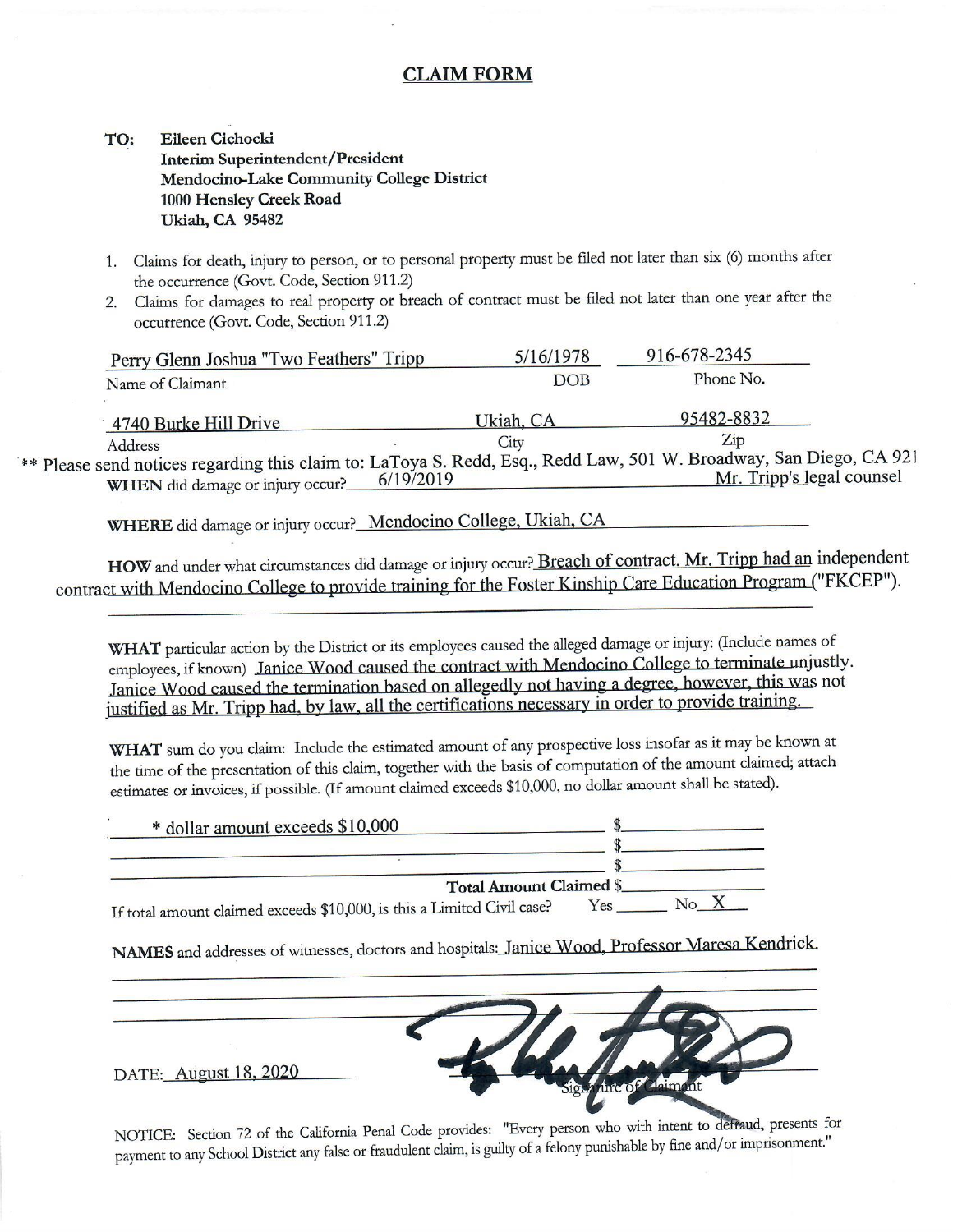### **MENDOCINO-LAKE COMMUNITY COLLEGE DISTRICT** MINUTES OF THE MEETING OF THE BOARD OF TRUSTEES

A regular meeting of the Mendocino-Lake Community College District Board of Trustees was convened on Wednesday, August 12, 2020 using ZOOM remote meeting technology.

# **GENERAL MATTERS**

| Call to Order                               | Trustee Pinoli, Board President, called the meeting to order at 4:00 PM.                                                                                                                                                                                                                                                                            |                                                                          |                                                                     |                                                                                                |
|---------------------------------------------|-----------------------------------------------------------------------------------------------------------------------------------------------------------------------------------------------------------------------------------------------------------------------------------------------------------------------------------------------------|--------------------------------------------------------------------------|---------------------------------------------------------------------|------------------------------------------------------------------------------------------------|
| <b>Board Members</b><br>Secretary           | President<br>Vice President<br>Clerk<br>Trustee<br>Trustee<br>Trustee<br>Trustee<br><b>Student Trustee</b><br>Timothy Karas, Superintendent/President                                                                                                                                                                                               | Marie L. Myers<br>Ed Nickerman<br>John Tomkins<br>Noel O'Neill<br>vacant | Robert Jason Pinoli<br><b>Xochilt Martinez</b><br>TeMashio Anderson | present<br>present<br>present<br>present<br>present<br>present (arrived at 4:05 pm)<br>present |
|                                             |                                                                                                                                                                                                                                                                                                                                                     |                                                                          |                                                                     |                                                                                                |
| <b>Support Staff</b>                        |                                                                                                                                                                                                                                                                                                                                                     |                                                                          | Mary Lamb, Executive Assistant to the Superintendent/President      |                                                                                                |
| <b>Staff Representatives</b><br>Constituent | Eileen Cichocki, Assistant Superintendent/Vice President of Administrative<br>Services (present)<br>Debra Polak, Vice President of Academic Affairs (present)<br>Ulises Velasco, Vice President of Student Services (present)<br>Nicole Marin, Director of Human Resources (present)<br>Academic Senate<br>Catherine Indermill, President (present) |                                                                          |                                                                     |                                                                                                |
| Representatives                             | <b>Classified Senate</b>                                                                                                                                                                                                                                                                                                                            |                                                                          | Mayra Sanchez, President (present)                                  |                                                                                                |
| Agenda Approval                             | Janelle Bird, President (present)<br><b>Management Team</b><br>M/S (Nickerman/Martinez) to approve the agenda as presented. The matter<br>was approved via the following vote:                                                                                                                                                                      |                                                                          |                                                                     |                                                                                                |
|                                             | Ayes<br><b>Noes</b><br>Abstentions<br>Absent<br>Advisory                                                                                                                                                                                                                                                                                            | None<br>None<br>Anderson<br>None                                         |                                                                     | Martinez, Myers, Nickerman, O'Neill, Tomkins and Pinoli                                        |
| <b>Approval of Minutes</b>                  | M/S (Nickerman/Martinez) to approve the minutes of the regular board<br>meeting held on June 10, 2020 as presented. The matter was approved with<br>the following vote:                                                                                                                                                                             |                                                                          |                                                                     |                                                                                                |
|                                             | Ayes                                                                                                                                                                                                                                                                                                                                                | and Pinoli                                                               |                                                                     | Martinez, Myers, Nickerman, O'Neill, Tomkins, Anderson                                         |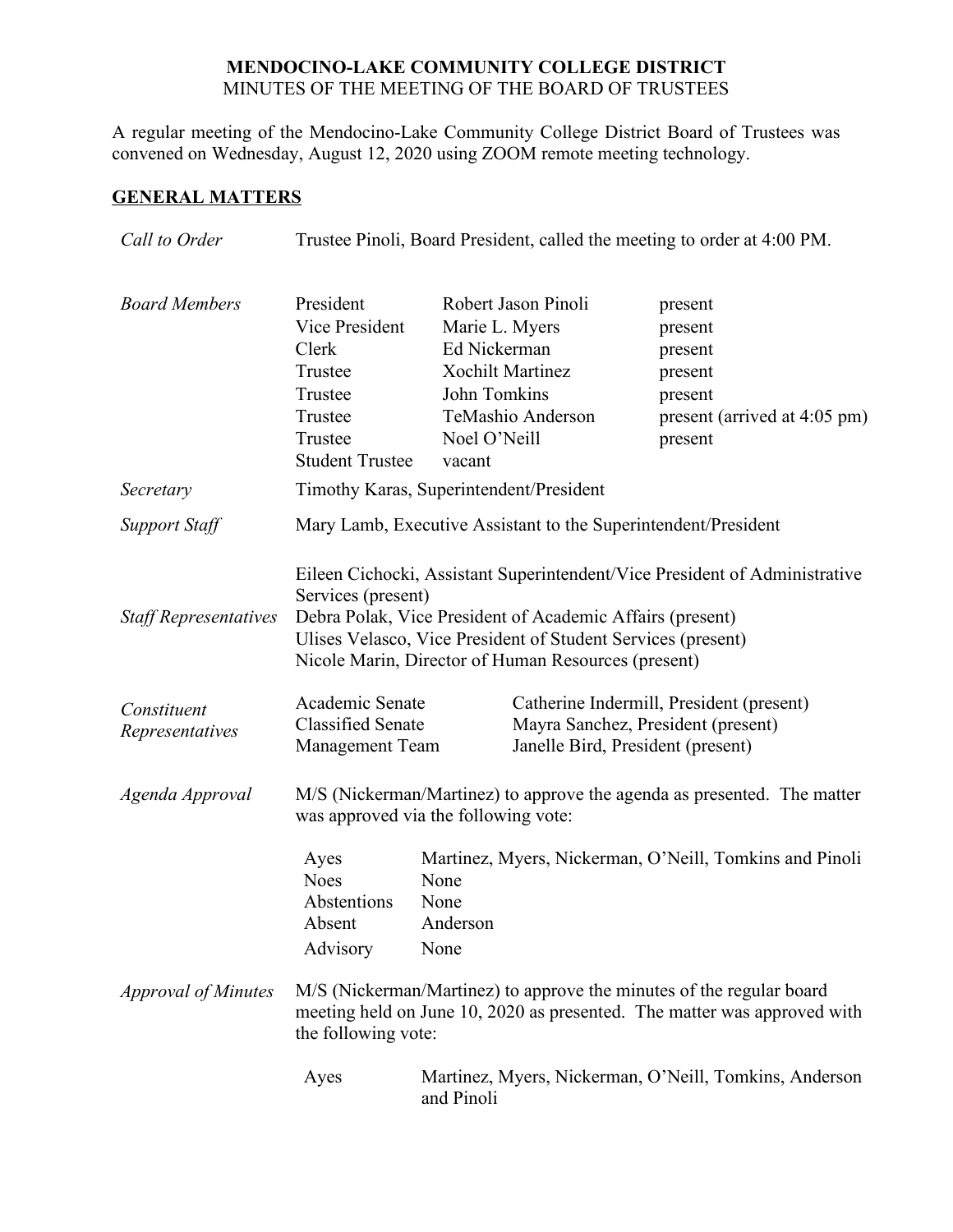| <b>Noes</b> | None |
|-------------|------|
| Abstentions | None |
| Absent      | None |

M/S (Nickerman/Martinez) to approve the minutes of the special board meeting held on July 16, 2020 as presented. The matter was approved with the following vote:

| Ayes        | Martinez, Myers, Nickerman, O'Neill, Tomkins, Anderson |
|-------------|--------------------------------------------------------|
|             | and Pinoli                                             |
| <b>Noes</b> | None                                                   |
| Abstentions | None                                                   |
| Absent      | <b>None</b>                                            |

*Public Comments on Closed Session Items* There were no comments from the public at this time.

#### **CLOSED SESSION**

The Board adjourned to Closed Session at 4:05 PM with Board President Pinoli stating items 2.1, 2.2, and 2.3 would be discussed in closed session.

#### **OPEN SESSION**

*Report of Action Taken in Closed Session* The Board returned to open session at 4:18 PM with Board President Pinoli stating there was nothing to report out from closed session.

*Public Comments* • There were no comments from the public.

### **PRESIDENT AND ADMINISTRATION REPORT**

A written report was presented by Superintendent/President Karas who added the following information:

Superintendent/President Karas highlighted the following areas from the report:

We have received notification from the ACCJC regarding our accreditation visit and have received the highest level of affirmation. It is a wonderful statement regarding the great work the management, faculty, and staff have done and continue to do.

The first day of classes will be Monday, August  $17<sup>th</sup>$  with inservice being held this Friday, August  $14<sup>th</sup>$ .

Enrollments as of today shows the summer semester as flat which during the current pandemic is excellent. Numbers are showing we are down about 7% for fall as of today. Many districts are reflecting a much larger decrease so this really isn't significant bad news given the current pandemic situation. We have also reduced sections as well. Dr. Karas commended all of the constituent units for the work completed over the summer to develop a plan to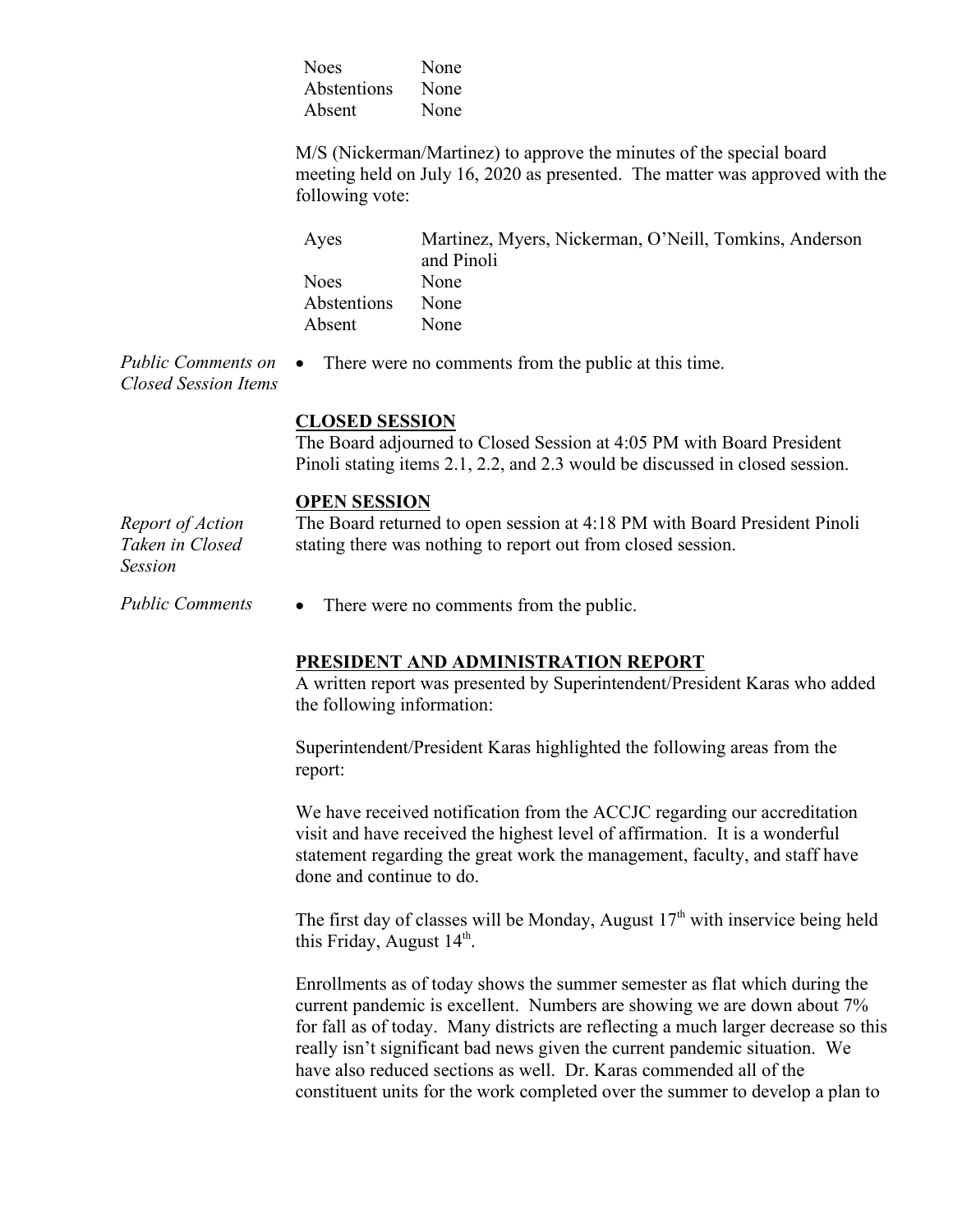open and continue to keep our students and staff engaged. We look forward to beginning the semester on Monday.

Trustee Martinez asked about any COVID testing of staff that is being completed. Superintendent/President Karas informed the board the protocols currently in place require the use of masks by anyone on campus as well as we have asked anyone who does not need to be on campus to stay home.

#### **CONSENT AGENDA**

M/S (Myers/Martinez) Board of Trustees does hereby approve the Consent Agenda as presented. The consent agenda was approved with the following vote:

| Ayes        | Anderson, Martinez, Myers, Nickerman, Tomkins, O'Neill, |
|-------------|---------------------------------------------------------|
|             | and Pinoli                                              |
| <b>Noes</b> | None                                                    |
| Abstentions | None                                                    |
| Absent      | None                                                    |

Items with an asterisk \* were approved by one motion as the Consent Agenda.

#### **Personnel**

*Consideration to approve the personnel list – Short-Term Non Continuing (STNC) Employees*

*Consideration to approve the personnel list – Part-Time Faculty*

*Consideration to employ Full-Time, Categorically Funded Faculty*

*Consideration to employ Probationary Tenure-Track, Full-Time Faculty*

*Resignation – Classified*

\*RESOLVED, That the Mendocino-Lake Community College District Board of Trustees does hereby ratify the employment of the short-term noncontinuing (STNC) employees as submitted and presented at the meeting pending receipt of all necessary employment eligibility requirements.

\*RESOLVED, That the Mendocino-Lake Community College District Board of Trustees does hereby approve the list of part-time faculty as submitted and presented at the meeting pending receipt of all necessary employment eligibility requirements.

\*RESOLVED, That the Mendocino-Lake Community College District Board of Trustees does hereby employ Brenda Estrada as a categorical, full-time counselor for the FYI program effective September 1, 2020 and Noel Woodhouse as a categorical, full-time instructor in the SCT program effective August 14, 2020.

\*RESOLVED, That the Mendocino-Lake Community College District Board of Trustees does hereby employ Robert Parmenter as a probationary, full--time Head Librarian effective August 14, 2020 and Melissa Nole as a probationary, full-time Child Development instructor effective January 14, 2021, pending receipt of all necessary employment eligibility requirements.

\*RESOLVED, That the Mendocino-Lake Community College District Board of Trustees hereby ratifies the resignation of Darletta Fulwider, Financial Aid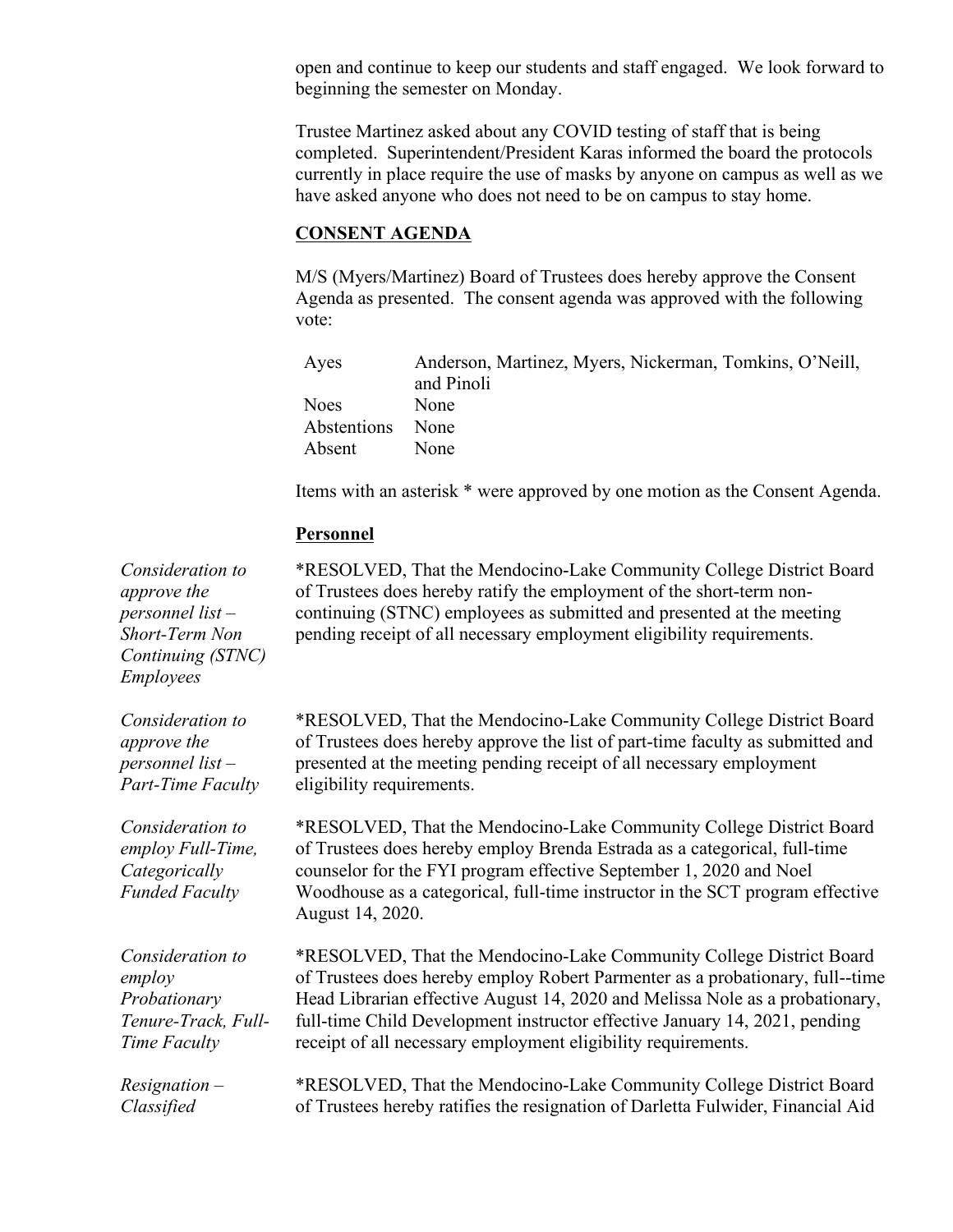Technician effective July 31, 2020.

| Consideration to<br><b>Approve Classified</b><br>Administrator<br>Contract | *RESOLVED, That the Mendocino-Lake Community College District Board<br>of Trustees hereby approves the Classified Administrator contract for Dave<br>Johnston, Director of Information Technology as presented.                                                                                     |                                                                                                                                                 |  |  |
|----------------------------------------------------------------------------|-----------------------------------------------------------------------------------------------------------------------------------------------------------------------------------------------------------------------------------------------------------------------------------------------------|-------------------------------------------------------------------------------------------------------------------------------------------------|--|--|
| Fiscal Report as of<br>June 30, 2020                                       | <b>Other Items</b><br>presented.                                                                                                                                                                                                                                                                    | *RESOLVED, That the Mendocino-Lake Community College District Board<br>of Trustees does hereby accept the fiscal report as of June 30, 2020 as  |  |  |
| Donations                                                                  | *RESOLVED, That the Mendocino-Lake Community College District Board<br>of Trustees does hereby accept the donated items from Matt Mandelker and<br>Guy Batchelder as presented.                                                                                                                     |                                                                                                                                                 |  |  |
| 2020/2021<br>Mendocino College<br>Catalog                                  |                                                                                                                                                                                                                                                                                                     | *RESOLVED, That the Mendocino-Lake Community College District Board<br>of Trustees does hereby approve the 2020/2021 Mendocino College catalog. |  |  |
| Contracts and<br>$A$ greements $-$<br>Quarterly                            | <b>ACTION ITEMS</b><br>following action:                                                                                                                                                                                                                                                            | After reviewing the information presented and discussion, the board took the                                                                    |  |  |
| Ratification                                                               | M/S (Nickerman/Tomkins) that the Mendocino-Lake Community College<br>District Board of Trustees does hereby ratify the contracts and agreements as<br>presented with the following vote:                                                                                                            |                                                                                                                                                 |  |  |
|                                                                            | Ayes                                                                                                                                                                                                                                                                                                | Anderson, Martinez, Myers, Nickerman, O'Neill, Tomkins<br>and Pinoli                                                                            |  |  |
|                                                                            | <b>Noes</b>                                                                                                                                                                                                                                                                                         | None                                                                                                                                            |  |  |
|                                                                            | Abstentions                                                                                                                                                                                                                                                                                         | None                                                                                                                                            |  |  |
|                                                                            | Absent                                                                                                                                                                                                                                                                                              | None                                                                                                                                            |  |  |
| 2020/2021<br><b>Appropriation Limit</b><br>$-$ Resolution #08-20-<br>01    | After reviewing the information presented and discussion, the board took the<br>following action:                                                                                                                                                                                                   |                                                                                                                                                 |  |  |
|                                                                            | M/S (Tomkins/Nickerman) that the Mendocino-Lake Community College<br>District Board of Trustees does hereby adopt Resolution #08-20-01<br>establishing the Mendocino-Lake Community College District's Appropriation<br>Limit for fiscal year 2020/2021 at \$36,512,688.00 with the following vote: |                                                                                                                                                 |  |  |
|                                                                            | Ayes                                                                                                                                                                                                                                                                                                | Anderson, Martinez, Myers, Nickerman, O'Neill, Tomkins<br>and Pinoli                                                                            |  |  |
|                                                                            | <b>Noes</b>                                                                                                                                                                                                                                                                                         | None                                                                                                                                            |  |  |
|                                                                            | Abstentions                                                                                                                                                                                                                                                                                         | None                                                                                                                                            |  |  |
|                                                                            | Absent                                                                                                                                                                                                                                                                                              | None                                                                                                                                            |  |  |
| Signature<br>Authorization for                                             |                                                                                                                                                                                                                                                                                                     | After reviewing the information presented and subsequent discussion, the<br>board took the following action:                                    |  |  |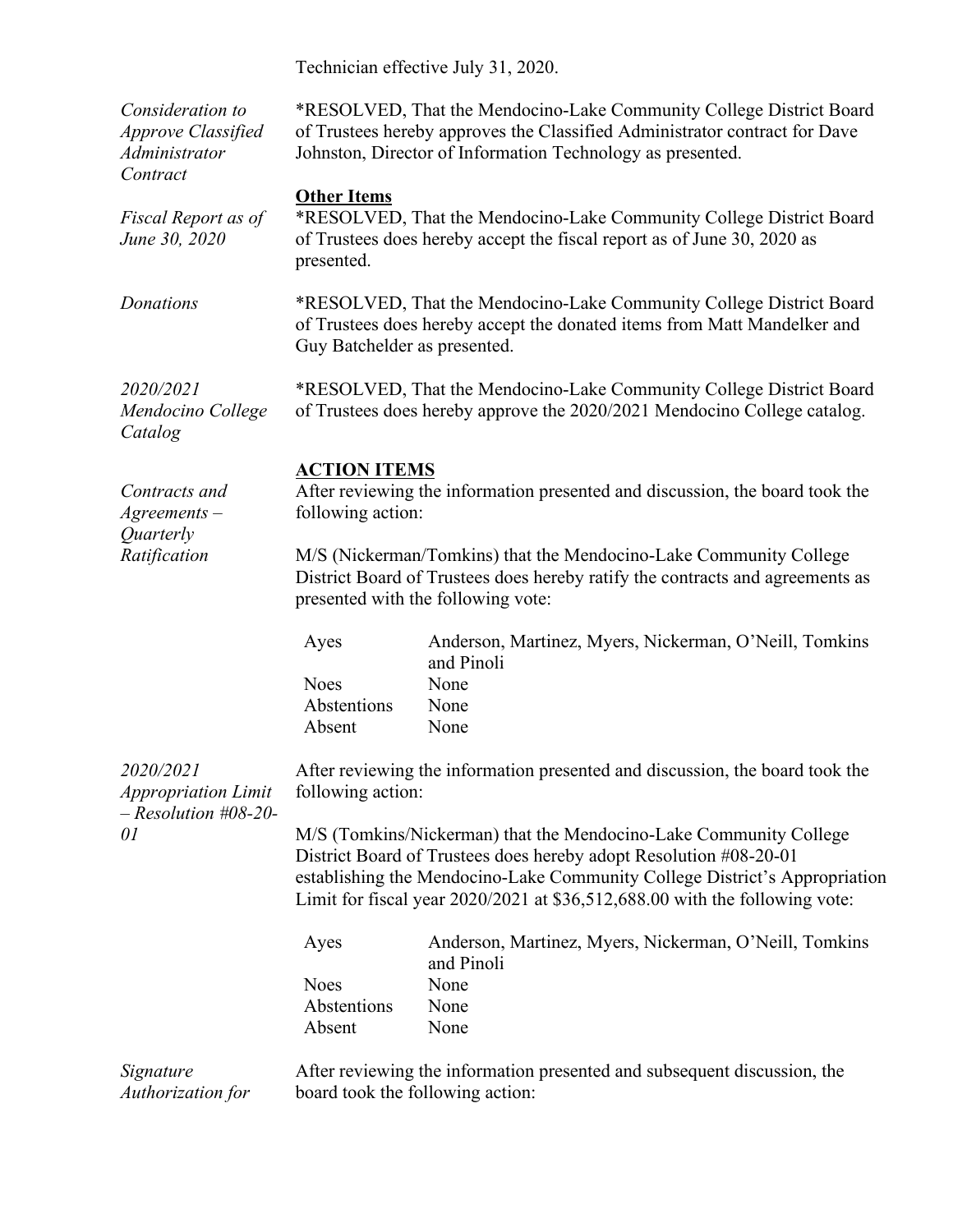| Superintendent/Presi<br>$dent - Resolution$<br>#08-20-02   | M/S (Nickerman/Martinez) that the Mendocino-Lake Community College<br>District Board of Trustees does hereby adopt Resolution 08-20-02 giving<br>signature authorization to Timothy Karas, Superintendent/President from July<br>13, 2020 until rescinded as presented.                                                                                  |                                                                                 |  |  |
|------------------------------------------------------------|----------------------------------------------------------------------------------------------------------------------------------------------------------------------------------------------------------------------------------------------------------------------------------------------------------------------------------------------------------|---------------------------------------------------------------------------------|--|--|
|                                                            | Ayes                                                                                                                                                                                                                                                                                                                                                     | Anderson, Martinez, Myers, Nickerman, O'Neill, Tomkins<br>and Pinoli            |  |  |
|                                                            | <b>Noes</b>                                                                                                                                                                                                                                                                                                                                              | None                                                                            |  |  |
|                                                            | Abstentions                                                                                                                                                                                                                                                                                                                                              | None                                                                            |  |  |
|                                                            | Absent                                                                                                                                                                                                                                                                                                                                                   | None                                                                            |  |  |
| Rescind Original<br>Signature                              |                                                                                                                                                                                                                                                                                                                                                          | After reviewing the information presented, the board took the following action: |  |  |
| Authorization #08-<br>$19 - 02$                            | M/S (Nickerman/Tomkins) that the Mendocino-Lake Community College<br>District Board of Trustees does hereby approve rescinding Resolution #08-19-<br>02 which granted signature authorization to Eileen Cichocki as Interim<br>Superintendent/President effective August 3, 2019 as presented with the<br>following vote:                                |                                                                                 |  |  |
|                                                            | Ayes                                                                                                                                                                                                                                                                                                                                                     | Anderson, Martinez, Myers, Nickerman, O'Neill, Tomkins<br>and Pinoli            |  |  |
|                                                            | <b>Noes</b>                                                                                                                                                                                                                                                                                                                                              | None                                                                            |  |  |
|                                                            | Abstentions                                                                                                                                                                                                                                                                                                                                              | None                                                                            |  |  |
|                                                            | Absent                                                                                                                                                                                                                                                                                                                                                   | None                                                                            |  |  |
| <b>Board Policies and</b><br>Revisions - Second<br>Reading | After reviewing the information presented and discussion, the board took the<br>following action:                                                                                                                                                                                                                                                        |                                                                                 |  |  |
|                                                            | M/S (O'Neill/Nickerman) that the Mendocino-Lake Community College<br>District Board of Trustees hereby adopts the additions and/or revisions to<br>Board Policy 3518, Board Policy 3530, Board Policy 3570, Board Policy 5150,<br>Board Policy 5570, Board Policy 6540, Board Policy 6750 and Board Policy<br>6900 as presented with the following vote: |                                                                                 |  |  |
|                                                            | Ayes                                                                                                                                                                                                                                                                                                                                                     | Anderson, Martinez, Myers, Nickerman, O'Neill, Tomkins<br>and Pinoli            |  |  |
|                                                            | <b>Noes</b>                                                                                                                                                                                                                                                                                                                                              | None                                                                            |  |  |
|                                                            | Abstentions                                                                                                                                                                                                                                                                                                                                              | None                                                                            |  |  |
|                                                            | Absent                                                                                                                                                                                                                                                                                                                                                   | None                                                                            |  |  |
| <b>Board Policy</b><br>Deletions - Second<br>Reading       | After reviewing the information presented and discussion, the board took the<br>following action:                                                                                                                                                                                                                                                        |                                                                                 |  |  |
|                                                            | M/S (Myers/Nickerman) that the Mendocino-Lake Community College<br>District Board of Trustees does hereby approve deletion of Board Policy 503<br>as presented with the following vote:                                                                                                                                                                  |                                                                                 |  |  |
|                                                            | Ayes                                                                                                                                                                                                                                                                                                                                                     | Anderson, Martinez, Myers, Nickerman, O'Neill, Tomkins<br>and Pinoli            |  |  |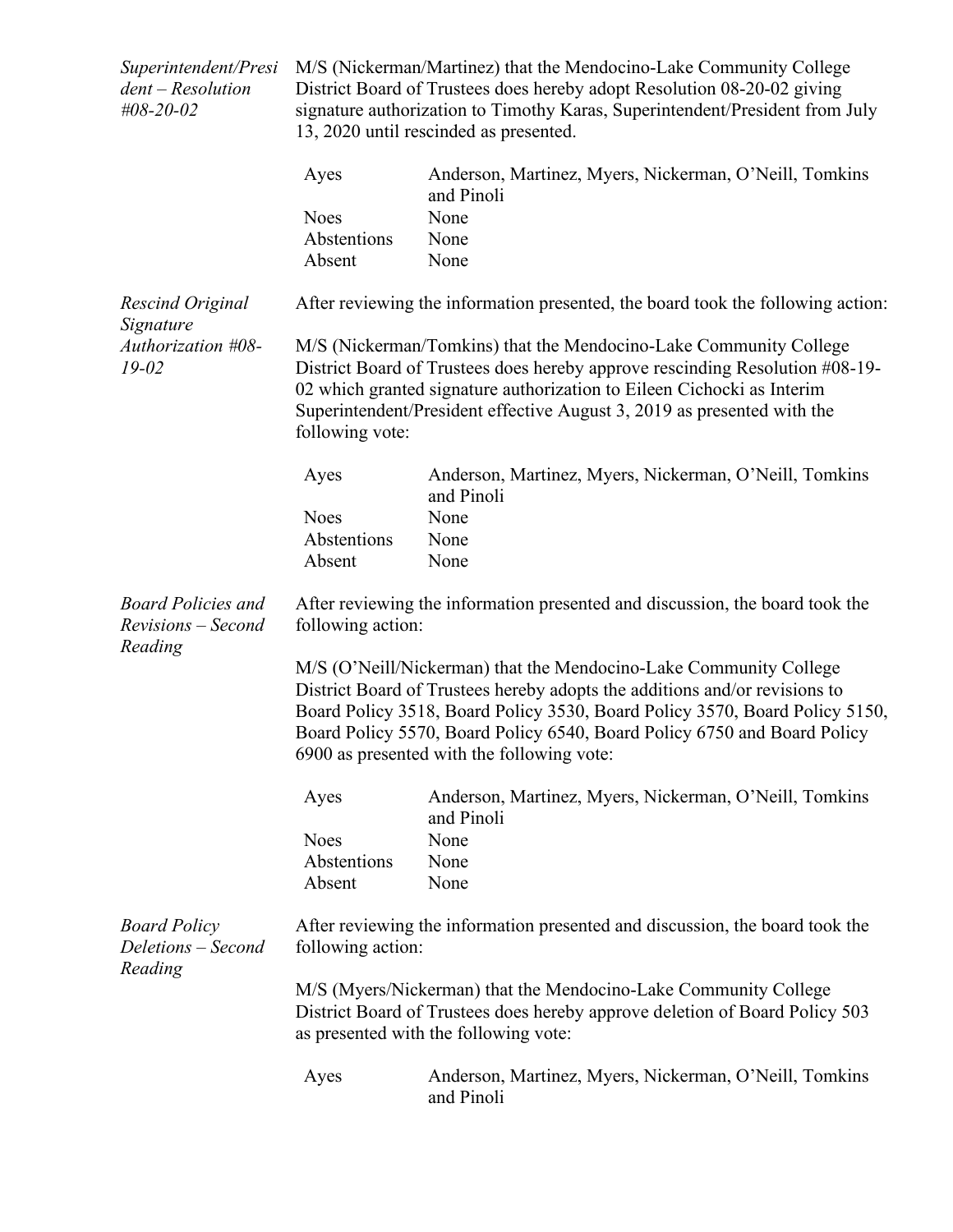|                                                     | <b>Noes</b><br>Abstentions<br>Absent                                                                                                                                                                                                                                                                                                                                                                                                                                      | None<br>None<br>None                                                                                                                                                                                                                           |  |  |
|-----------------------------------------------------|---------------------------------------------------------------------------------------------------------------------------------------------------------------------------------------------------------------------------------------------------------------------------------------------------------------------------------------------------------------------------------------------------------------------------------------------------------------------------|------------------------------------------------------------------------------------------------------------------------------------------------------------------------------------------------------------------------------------------------|--|--|
| College and Careers<br><b>Access Pathways</b>       |                                                                                                                                                                                                                                                                                                                                                                                                                                                                           | After review and discussion, the board took the following action:                                                                                                                                                                              |  |  |
| (CCAP) Partnership<br>Agreement - Second<br>Reading |                                                                                                                                                                                                                                                                                                                                                                                                                                                                           | M/S(Myers/Nickerman) that the Mendocino-Lake Community College District<br>Board of Trustees does hereby approve the CCAP Agreement with the Fort<br>Bragg Unified School District as presented with the following vote:                       |  |  |
|                                                     | Ayes                                                                                                                                                                                                                                                                                                                                                                                                                                                                      | Anderson, Martinez, Myers, Nickerman, O'Neill, Tomkins<br>and Pinoli                                                                                                                                                                           |  |  |
|                                                     | <b>Noes</b><br>Abstentions<br>Absent                                                                                                                                                                                                                                                                                                                                                                                                                                      | None<br>None<br>None                                                                                                                                                                                                                           |  |  |
| COVID-19 virus<br>update                            | An update on the current status of the COVID-19 virus pandemic and its<br>impact on the college and our students was presented by Vice President<br>Cichocki, Vice President Polak and Vice President Velasco.                                                                                                                                                                                                                                                            |                                                                                                                                                                                                                                                |  |  |
|                                                     | The majority of classes will be online for the fall 2020 semester. Our Deans<br>have worked with faculty to develop a plan for those classes where face to face<br>instruction is required. Class requirements include only small groups, stringent<br>cleaning between sessions and with PPE required for both the faculty and<br>student safety. The only way courses are allowed to meet face to face are to<br>meet the required goals or requirements of the course. |                                                                                                                                                                                                                                                |  |  |
|                                                     | We now have many new online resources available for faculty and students.<br>There is a new Learning Center hotline available as well as peer-to peer help<br>continuing to take place among faculty.                                                                                                                                                                                                                                                                     |                                                                                                                                                                                                                                                |  |  |
|                                                     | We have a welcome table manned by staff members stationed at the gate on<br>the Ukiah campus with information to share with anyone who needs to come to<br>campus. They are there to let anyone coming to campus what services are<br>available and to remind everyone to wear a mask. All this coming from a<br>welcoming and in some instances, a familiar face.                                                                                                        |                                                                                                                                                                                                                                                |  |  |
|                                                     | There are limited student services on campus on Mondays and Tuesdays only.<br>Services are located only in the lower level of Library building and will<br>continue through the first two weeks of semester.                                                                                                                                                                                                                                                              |                                                                                                                                                                                                                                                |  |  |
|                                                     | The new Mendocino College Mobile app is now available for students to allow<br>access to enroll in classes, obtain grades, etc. from their phones. We have<br>found this to be very useful for our students and are pleased to have this<br>resource available for our students.                                                                                                                                                                                          |                                                                                                                                                                                                                                                |  |  |
|                                                     |                                                                                                                                                                                                                                                                                                                                                                                                                                                                           | COVID related funding sources – the first distribution came from the Federal<br>Government in the form of \$1.3 million of which \$655,000 must be distributed<br>directly to students. To date, we have disbursed \$585,000 with 718 students |  |  |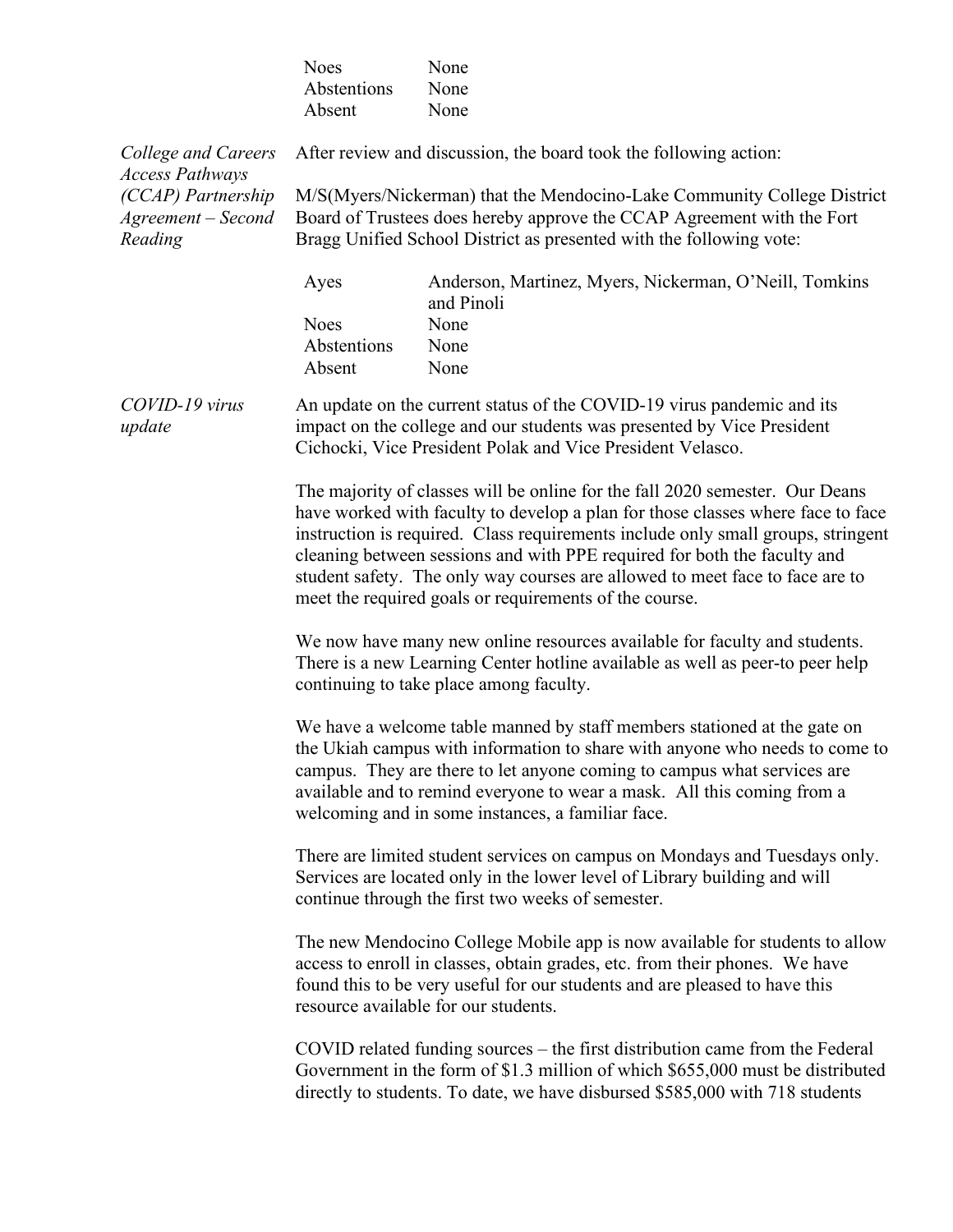having received payments. The other half of the \$1.3 million is to reimburse the institution for monies spent for institutional support. We are continuing to look at how best to use these funds but to date, most of the monies have been expensed in the form of stipends to faculty for converting their courses to an online format. Another portion will go to reimburse the college for revenue lost when students dropped their courses went their courses went online in the spring.

We also received an additional \$85,000 in CARES funding because of our HSI status which may be used in a similar fashion as the institutional support from the CARES Act only it is a little more flexible.

We also received a COVID-19 Block Grant in the amount of \$300,000 of which \$135,000 must be spent by December 2020.

The Facilities and Safety committee have developed and approved a reopening plan for once we receive approval to begin to meet again on campus. On August 7, 2020 the California Department of Public Health and Cal/OSHA issued guidance regarding such plans. Everything included in their documents was already included in our prepared plan.

There is a new online training released by Keenan with various short topics covered which we are asking all staff to complete. The training is mandatory for managers and supervisors.

When asked for questions from the board members regarding the presentation, the following questions were presented:

- Trustee Tomkins asked about what is happening with Middle College. Superintendent/President Karas stated we are working through the protocols set forth by the Ukiah Unified School District. At this time, the program is continuing but through distance learning and we are continuing to work with the school district as we move forward.
- Trustee Martinez asked if there has been any discussion on projected reopening date. Superintendent/President Karas informed the board there are no immediate changes planned for the fall semester. We will continue to reassess the situation as we move forward for the spring but our direction comes from the Chancellor's Office and the California Department of Public Health.
- Trustee O'Neill asked about what kind of training will faculty receive regarding online teaching pedagogy. Superintendent/President Karas informed the board that faculty members received training in CANVAS which is our online teaching software with many new trainings going forward especially in the area of equity. The state has come forward to offer many more tools and trainings for faculty and staff especially in the area of online learning.
- Trustee Anderson asked if students are receiving some type of orientation regarding COVID protection before entering classes. Many students are struggling in their daily lives. Are we expanding our counseling and mental health services? Superintendent/President Karas stated there are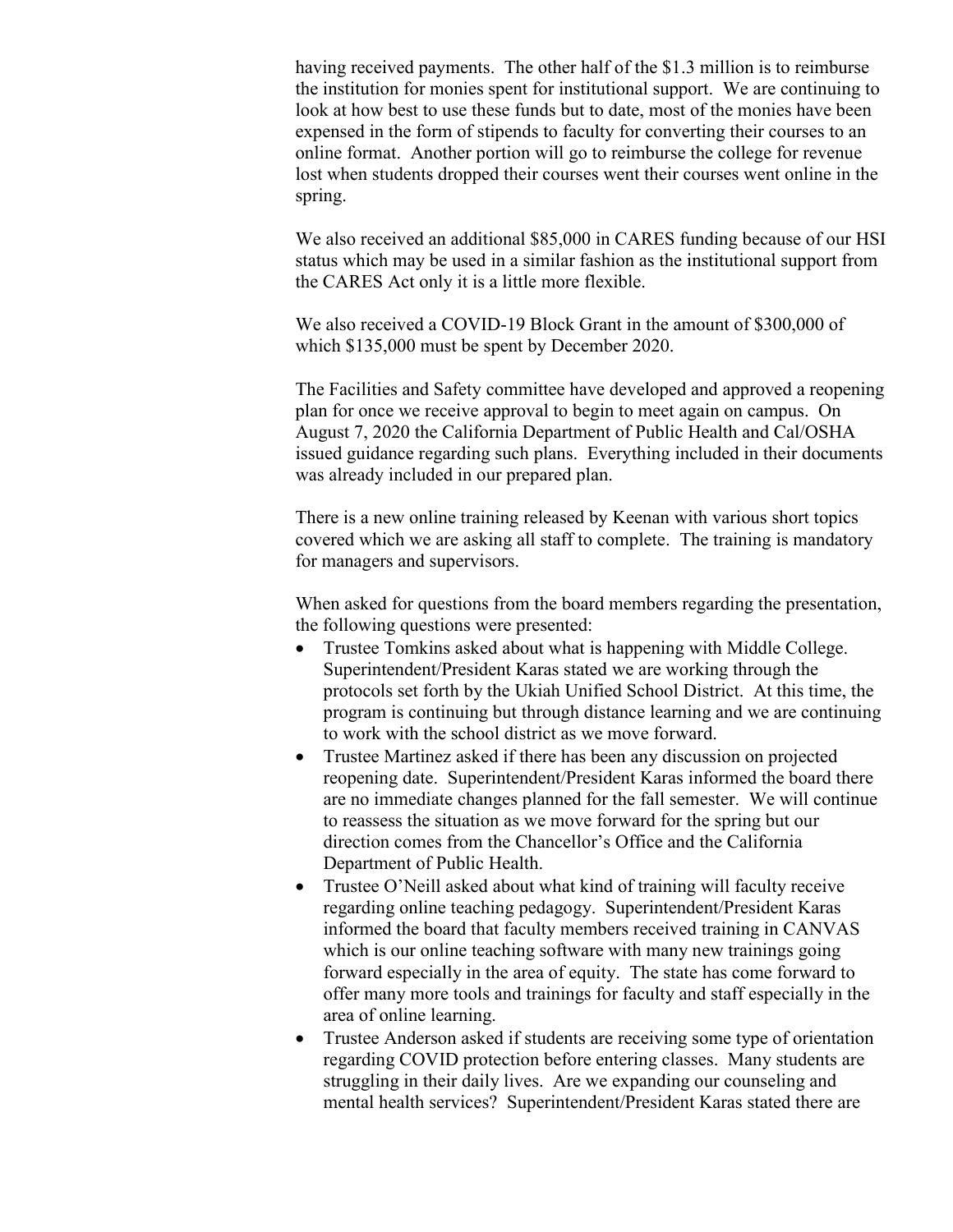protocols for face to face classes where face masks are required. If a student is not feeling well, the protocol is to send the student home. We don't take temperatures. We are following the guidelines issued by CAL/OSHA and the guidelines always evolving. Vice President Velasco informed the board regarding issue of mental health, we have 2 adjunct mental health counselors working with students. We are also doing in reach with students to connect with them and share the many resources which are available to them. We also have a series of workshops coming up.

• Trustee Nickerman stated he felt this was an ideal time to get involved in contract education. Superintendent/President Karas stated we currently have very robust dual enrollment enrollments with various school districts in our district.

Trustee Pinoli stated we will be returning to our regular big picture format in September with the COVID update being included in the President and Administration report.

### **INFORMATIONAL REPORTS**

*Mendocino College Foundation, Inc.* A written informational report was submitted by Katie Fairbairn, Executive Director of the Mendocino College Foundation who stated she had nothing to add.

#### *Constituents Group Academic Senate*

*Reports*

A written report was submitted by Academic Senate President Indermill. She stated she had nothing to add.

#### *Classified Senate*

A written report was submitted by Classified Senate President Mayra Sanchez who stated she had nothing to add at this time.

#### *Management Team*

A written report was submitted by Management Team President Janelle Bird who stated she had nothing to add.

#### **TRUSTEE COMMUNICATION**

*Trustee Reports* Trustees commented orally on their recent college-related activities.

Trustee Anderson thanked the staff for all the work they have completed as the fall semester is beginning.

Trustee Martinez thanked the Foundation for the addition of the award honoring Ed Walsh. She also acknowledged Vice President Cichocki and the staff for the college being recertified. She closed her statement with take care of yourself – self-care is important.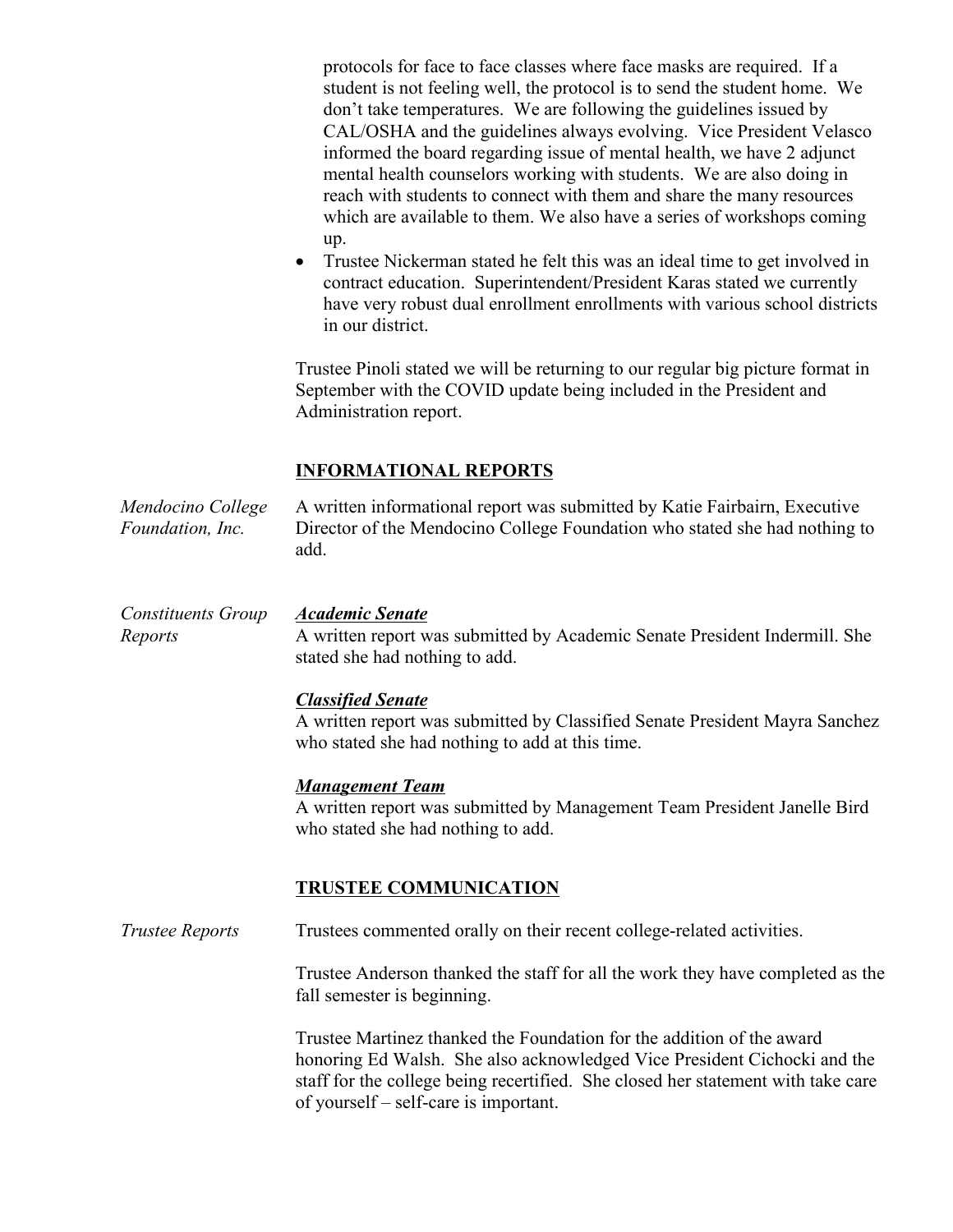|                     | Trustee Myers read the 2020/2022 catalog and it is very well done as well as<br>the printed schedule for the fall.                                                                                                                                                                                                                                                                                                               |
|---------------------|----------------------------------------------------------------------------------------------------------------------------------------------------------------------------------------------------------------------------------------------------------------------------------------------------------------------------------------------------------------------------------------------------------------------------------|
|                     | Trustee Nickerman asked about what is being done with the \$1,000,000 for the<br>Construction program. His question will be addressed in the President and<br>Administration report next month.                                                                                                                                                                                                                                  |
|                     | Trustee O'Neill echoed many of the previous comments regarding the<br>accreditation process and the work of Vice President Cichocki and the other<br>members of the staff. He stated he is impressed with the work completed in<br>light of the COVID crisis.                                                                                                                                                                    |
|                     | Trustee Tomkins added his homage to the work that has been completed<br>during this time.                                                                                                                                                                                                                                                                                                                                        |
|                     | Trustee Pinoli thanked everyone for the immense amount of work to make the<br>college an institution for the community especially during these trying times.                                                                                                                                                                                                                                                                     |
| Future Agenda Items | The current list of future agenda items includes:                                                                                                                                                                                                                                                                                                                                                                                |
|                     | A presentation on the Disabled Student Programs and Services (DSPS)<br>Diversity training for Board members<br>Essential needs for Trustee onboarding<br>Outreach to the community and the various tribes<br>What are the plans for the Fire Recovery and Construction Program grant?<br>(this item will be addressed in the President and Administration report next<br>month)<br>General information about advisory committees |
|                     | A workshop or presentation on the next phase plans for the three centers<br>Additional information on the Coastal Field Station programs                                                                                                                                                                                                                                                                                         |
|                     | There was a request to add the following item:<br>Testing, referrals, etc. from the Disabled Student Programs and Services. This<br>item will be folded into the previous DSPS item.                                                                                                                                                                                                                                             |
|                     | A virtual planning retreat for the Trustees with representatives from all three<br>constituent groups present.                                                                                                                                                                                                                                                                                                                   |
| Adjournment         | With agenda business concluded, Board President Pinoli declared the meeting<br>adjourned at 5:29 PM.                                                                                                                                                                                                                                                                                                                             |
|                     | Submitted by:<br>Timothy Karas, Superintendent/President<br>Secretary, Board of Trustees                                                                                                                                                                                                                                                                                                                                         |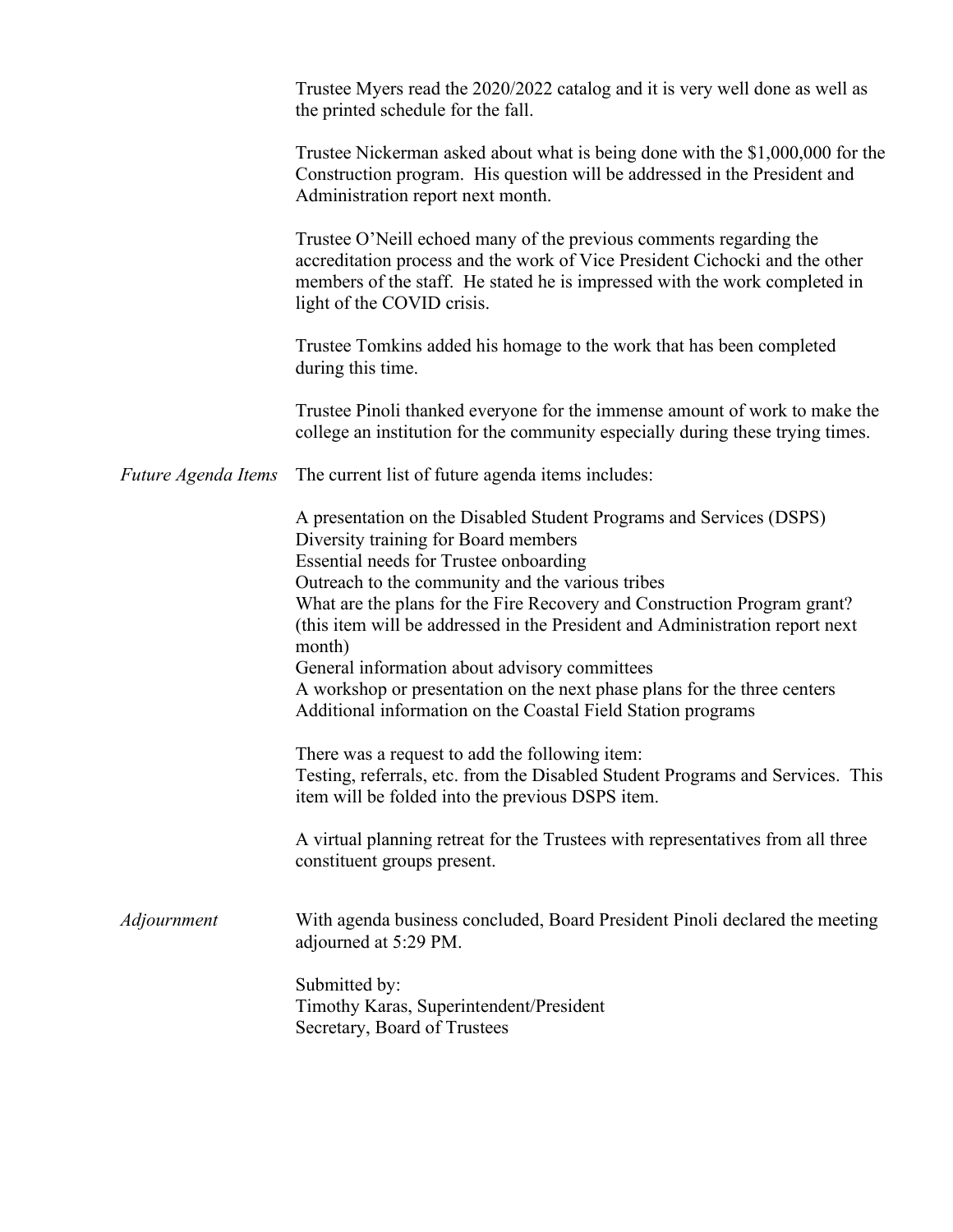### SUBJECT: PRESIDENT AND ADMINISTRATION REPORT

Dear Trustees:

The beginning of each academic year is exciting. We had a wonderful launch of the Fall semester. We held an online (Zoom) opening day on August 14, 2020. I want to thank Trustee Pinoli for providing a welcoming message to the district and attending the morning session.

Being flexible and adaptive to the current health environment has made us pivot many services and instruction. Putting students first is our mantra. An example was modifying our traditional Week of Welcome (WOW) to a pop-up reception/greeter tent by our Ukiah campus entry gate for two weeks. The table was staffed by two volunteers each day from 10 am until 6 pm. All the volunteers deserve a huge thank you.

In my quest to connect with our community partners, I have had the opportunity over the past month to attend the Workforce Alliance of the North Bay Mendocino Advisory Subcommittee meeting, participate in two Move 2030 workgroups focused on diversifying industry and technology implementation, and an introductory meeting with West Business Development Center. The strong work Mendocino College has done in the workforce sector opens opportunities for the district to partner with other groups and agencies to serve the residents of Mendocino and Lake counties.

As follow-up to a comment by Trustee Nickerman that Mayo Clinic Health Letter was an excellent source of information, we discovered that the Mendocino College Library has access to this publication through our online subscription to Health Source – [Consumer Edition. T](https://mendocino.idm.oclc.org/login?url=http://search.ebscohost.com/login.aspx?authtype=ip,url&profile=ehost&defaultdb=hxh)his is one of several health/wellness/nursing resources provided via the library. For a list of library databases available please visit:<https://libguides.mendocino.edu/az.php>

My report will highlight programs and updates on many topics including, the status of our construction program, a fiscal recap, and the excellent work being done by our service and instructional areas.

### **College Financials**

The final financial transactions are currently being posted to close out the 2019/20 fiscal year. Fiscal Director Joe Atherton and the staff in Fiscal Services have been extremely busy finalizing the transactions that occurred prior to June 30, 2020. The final numbers are coming in better than budget in many categories. Director Atherton has been working with the external auditors, who will continue to review the transactions of the college for state and federal compliance. As in prior years, the audit will be presented to the trustees at the December meeting and will contain the final financial statements for the fiscal year which ended June 30, 2020.

Typically, at this September meeting, the board would review and approve an adopted budget for the fiscal year 2020/21. Due to the economic recession caused by the COVID-19 pandemic, the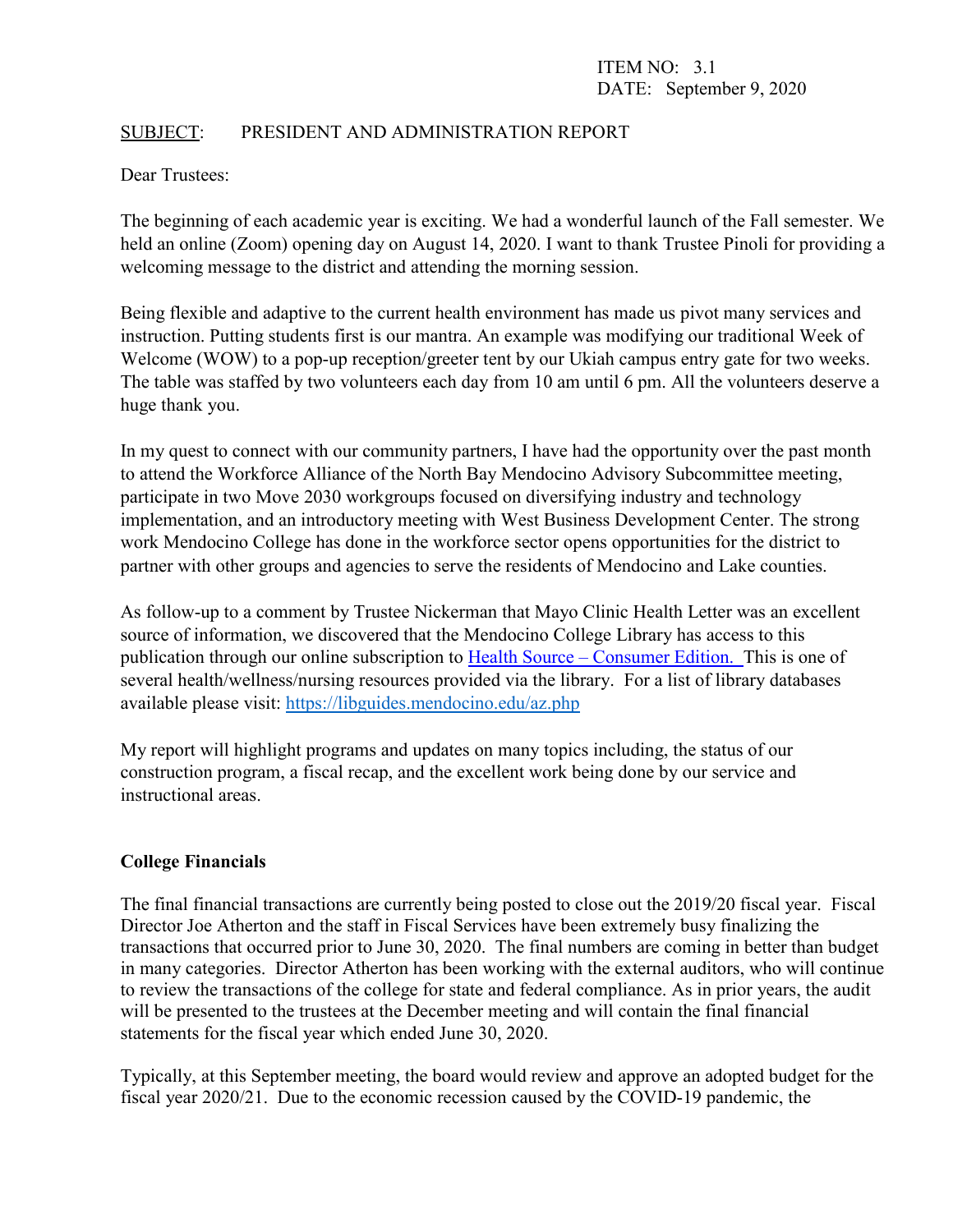Chancellor's Office delayed the due date for colleges to adopt a budget until October. Therefore, the trustees can expect the adopted budget for consideration at the October meeting. The Planning and Budget Committee (PBC) has reviewed the major assumptions that will inform the adopted budget. The budget will include many expenditure reductions that will help position the college to weather the economic challenges coming as a result of this recession.

The State of California budget for 2020/21 is challenged by a \$54 billion deficit. In terms of the impact on community colleges, the state did not cut community college budgets, but imposed \$1.5 billion in cash deferrals. Cash payments due to the colleges from February 2021 through June 2021 will not be paid until the following fiscal year. This will result in Mendocino College not receiving \$5.2 million in cash payments in 2020/21. Vice President Cichocki and Director Atherton are creating a cash flow projection to determine if the college needs to borrow funds in order to remain solvent on a cash basis. The college has not needed to borrow funds externally in nearly 20 years. During the previous economic downturn, the college was able to borrow from the Mendocino County Treasury. This time around, the cash deferrals are so large, and schools make up a large portion of cash in the Treasury, that it is unlikely the Treasury will have sufficient cash to loan schools. Vice President Cichocki is working with administration at MCOE to determine if schools in Mendocino County [as a whole] will have enough cash to get through the deferrals. If not, the college will need to participate in a Tax and Revenue Anticipation Note (TRAN) program. There are several agencies that offer pooled TRANs that help distribute the costs of the program over many schools and colleges. A TRAN is a loan of cash that is paid back at pre-determined times when the cash that has been deferred is received from the State. While cash deferrals are preferred to budget cuts, deferrals are one-time solutions that must be addressed in the state budget in future years. The magnitude of these deferrals is unprecedented and must be paid off before any additional funds will come to community colleges.

# **Construction Program Update**

*Overview Background:* On January 31, 2020, Senator Mike McGuire held a press conference at Mendocino College announcing the granting of one million dollars to the College to support our Construction program and to promote Fire Recovery throughout our district. The funding was provided to address the need for a workforce in the Construction Cluster. Not only is demand strong for construction employment, but these jobs spur further economic and employment development as a result of supplier relationships and employee spending. The purpose of the investment by the State of California of \$1,000,000 is to provide support for our communities' recovery by addressing the labor shortage and preparing skilled workers for improved earnings and living wage attainment.

This project will build on the program and courses already available in the college catalog with the Sustainable Construction and Energy Technology (SCT), which include certificates in Construction, Renewable Energy, and Building Efficiency & Performance. There are currently fifteen courses within this discipline that can be offered.

*Progress to-date:* In spite of the COVID-19 pandemic, progress has been made in our construction program:

• A non-credit Certificate in Construction has been developed and approved through our local curriculum process. This includes several non-credit courses that are modelled after the *Construction Corps—*a short-term construction program introducing students to the various skills of the trades and preparing them for entry level work in the field.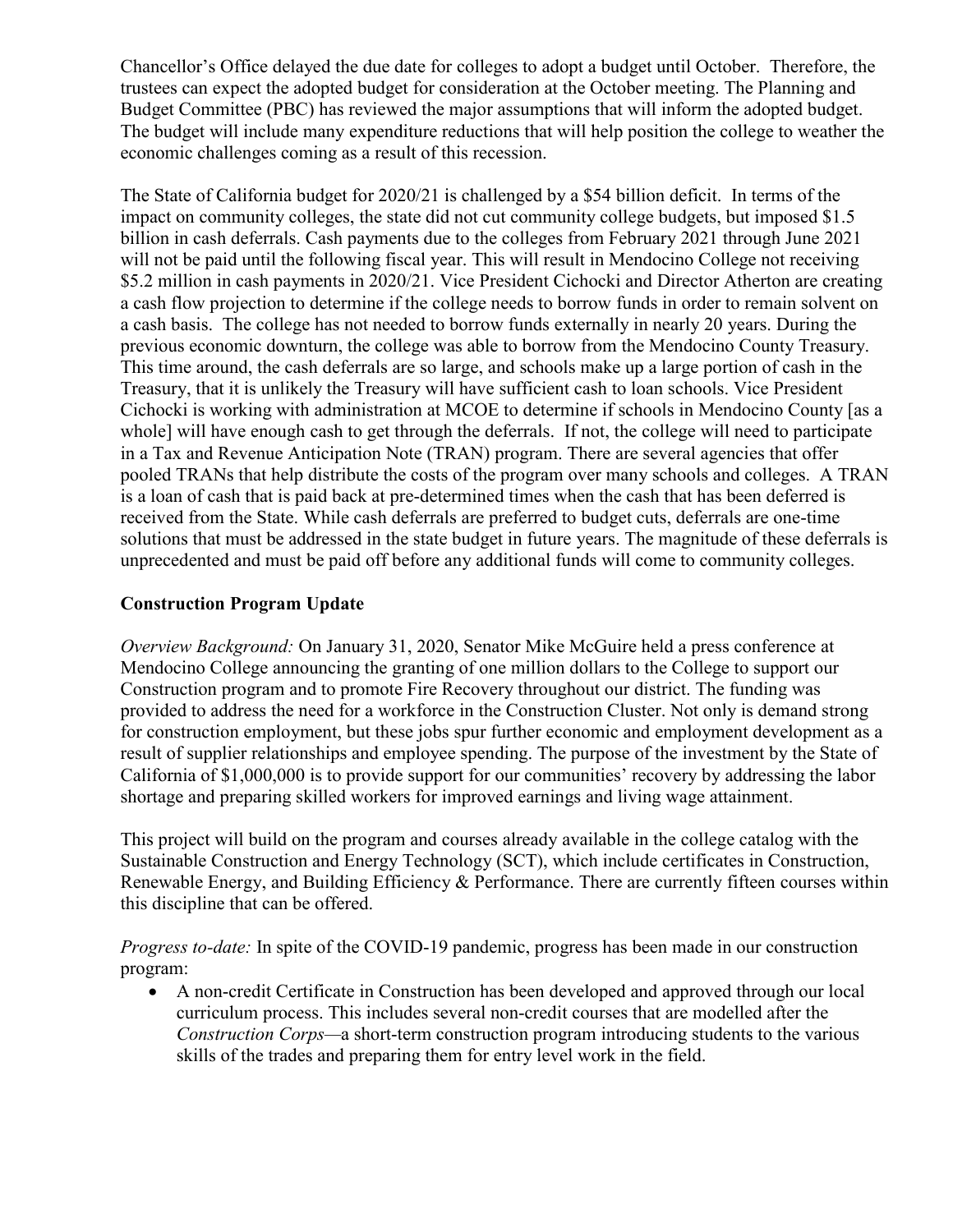- A full-time faculty/coordinator has been hired and has begun working this fall semester. Noel Woodhouse, a longtime SCT part-time faculty, will lead the redevelopment of the Construction program at Mendocino College.
- An additional faculty and classified staff from the Fine Woodworking program have had part of their workload reassigned this semester as a result of not offering Fine Woodworking classes due to the pandemic. They will assist Mr. Woodhouse in development.

*Current Work:* Noel Woodhouse is working with Dean of Career Education, Dennis Aseltyne, to plan for short- and long-term work. These activities include:

- Conducting an inventory of equipment and tools and identifying needs;
- Exploring pooling this funding with Strong Workforce Program funding and potential state matching funds to build a construction facility on the main campus or at the North County Center in Willits;
- Meeting with local established collaborative boards made up of educators, businesses, and workforce development agencies, such as the advisory board for the Ukiah High Scool Construction Corps meeting 9/2/20 made up of local building contractors in our District and building materials supply outlets in Mendocino County;
- Building partnerships with district high schools for dual/concurrent enrollment and pathways to and through college programs including a virtual meeting with CTE faculty and administrators from Mendocino College and Ukiah High School;
- Developing an advisory board specific to Mendocino College and this Fire Recovery program involving community partners in fire recovery efforts to date.
- Conducting a curriculum inventory and schedule analysis to identify needed updates to curriculum and to develop innovative scheduling strategies to make our program optimally relevant and accessible.

*Current Challenges:* Due to the pandemic, very few construction classes are offered this semester. While this may disrupt some momentum in enrollments in construction classes, we are hopeful that this planning period will allow us to present the community with a renewed marketing strategy as we rebuild to a more robust scheduling of classes.

### **Continued Innovations in Online Education Support**

The same experienced online instructors who have been providing one on one assistance to new online teachers have created a collaborative resource for Mendocino College faculty. The Faculty Helping Faculty canvas shell launched last month. This Canvas shell houses a checklist for new faculty, videos made by our faculty explaining certain Canvas tools, and other resources for new faculty. It also has a discussion board and place where faculty can ask questions. History faculty member Neeka Aguirre will be maintaining the site this semester, moderating discussions, answering questions, and enriching the resources.

Every semester, on an established cycle, full-time faculty evaluate the courses of their adjuncts. Of course, this will look different this fall. Distance Education Director Varela and Instructors Nicholas Petti and David Pai are collaborating with the instructional deans to create a training on September 30 to better equip full-time faculty to evaluate online courses effectively and constructively.

Because Willits High School adopted Canvas as their online course platform, we have been able to provide their teachers with support including access to our Canvas site and recorded trainings.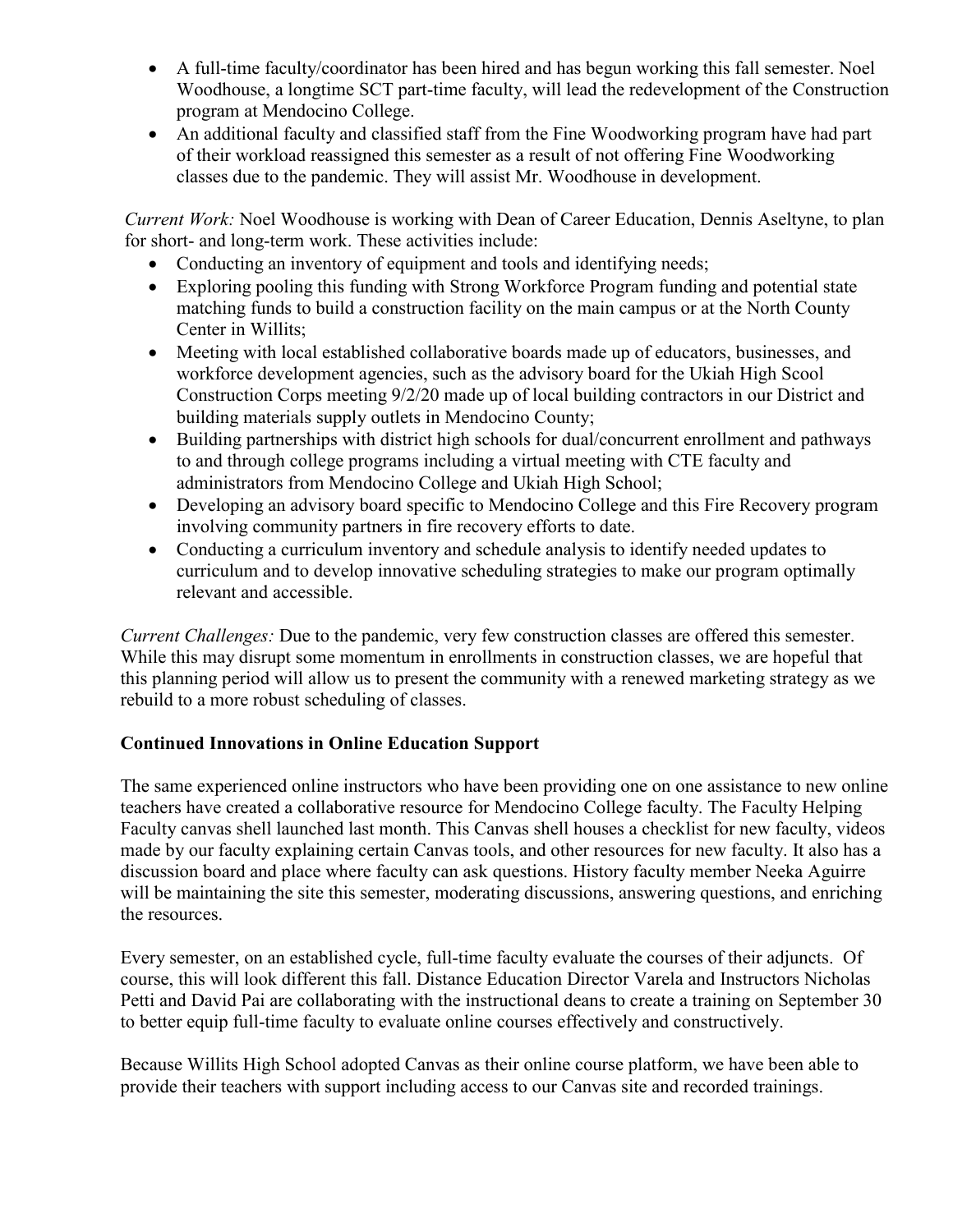Thorough an MOU we are also going to be partnering their faculty with ours to offer one-on-one assistance as they begin their first semester teaching with Canvas.

# **Centers Updates**

During the past three weeks, the **Centers** have had on ground operational hours Monday-Friday from 8:30 am - 6:00 pm in order to assist students with a successful launch of their fall semester. This includes support with registration, financial aid, course supply pick up, lending library, ID cards, Chromebooks, and food pantry supplies. This availability has been shared in a welcome back video, as part of Passport to Learning [\(https://www.youtube.com/watch?v=9C9-MKmPsQc\)](https://www.youtube.com/watch?v=9C9-MKmPsQc). In coordination with the **Coast Center** Friends of Mendocino College, the Coast Center has also been able to extend food pantry supplies and offer \$25 gift cards to Safeway to students in need. Through the **North County Center**, our educational site in **Covelo** continues to provide on ground availability three days a week, to assist in registration, as well as provide a much-needed resource, internet. On ground courses at the Centers remain sparse, however; English as a Second Language and Basic Skills students have had access to Canvas onboarding through the first three weeks of the fall term. Additionally, our EMT course at the Lake Center will host its skills portion on ground, as required for certification.

Each of the Centers also continue to serve our dual enrollment partners at 11 High School sites this Fall. An onboarding orientation was provided to new dual enrollment faculty prior to the start of the term. To better support dual enrollment students, online site specific dual enrollment orientations were made available [\(https://www.youtube.com/channel/UCFHArHakNAs3qF6k6ab12vw\)](https://www.youtube.com/channel/UCFHArHakNAs3qF6k6ab12vw), encouraging dual enrollment students to take advantage of the student services available to traditional Mendocino College students.

Finally, the **Lake Center** is honored to recognize Mel O'Meara's 15 years of service with Mendocino College! Due to a technical error, we were not able to recognize this milestone at in-service. Mel is a dedicated adjunct math faculty responsible for the math literacy of 100s of Lake County students. We are honored to have him as part of our center team!

# **Career Education**

The Career Education programs at Mendocino College were fully funded by Strong Workforce Program state legislated funding for the fourth year in a row. The Career Technical Education (CTE) instructors of Ukiah High School will meet with the Career Education Instructors of Mendocino College on Thursday 9/3/20 to discuss career education pathways for grades 6-14, dual enrollment, K-12/College strong workforce programs, current local/regional labor market indicators, and advisory board developments.

# **K12 Partnerships Continue**

While maintaining dual and concurrent enrollment partnerships has been challenging during the move to online instruction, we have successfully maintained dual and concurrent enrollment opportunities with almost every high school in our district, including three charter schools. Our largest high school—Ukiah High—is engaged in a discussion with our instructional deans to identify college/career pathways for a CCAP agreement. This will enrich the experience of UHS students enrolled in college courses taught through their school. Additionally, the Middle College continues in its third year, adding a new class so that we now have  $10^{th}$ ,  $11^{th}$ , and  $12^{th}$  graders enrolled in the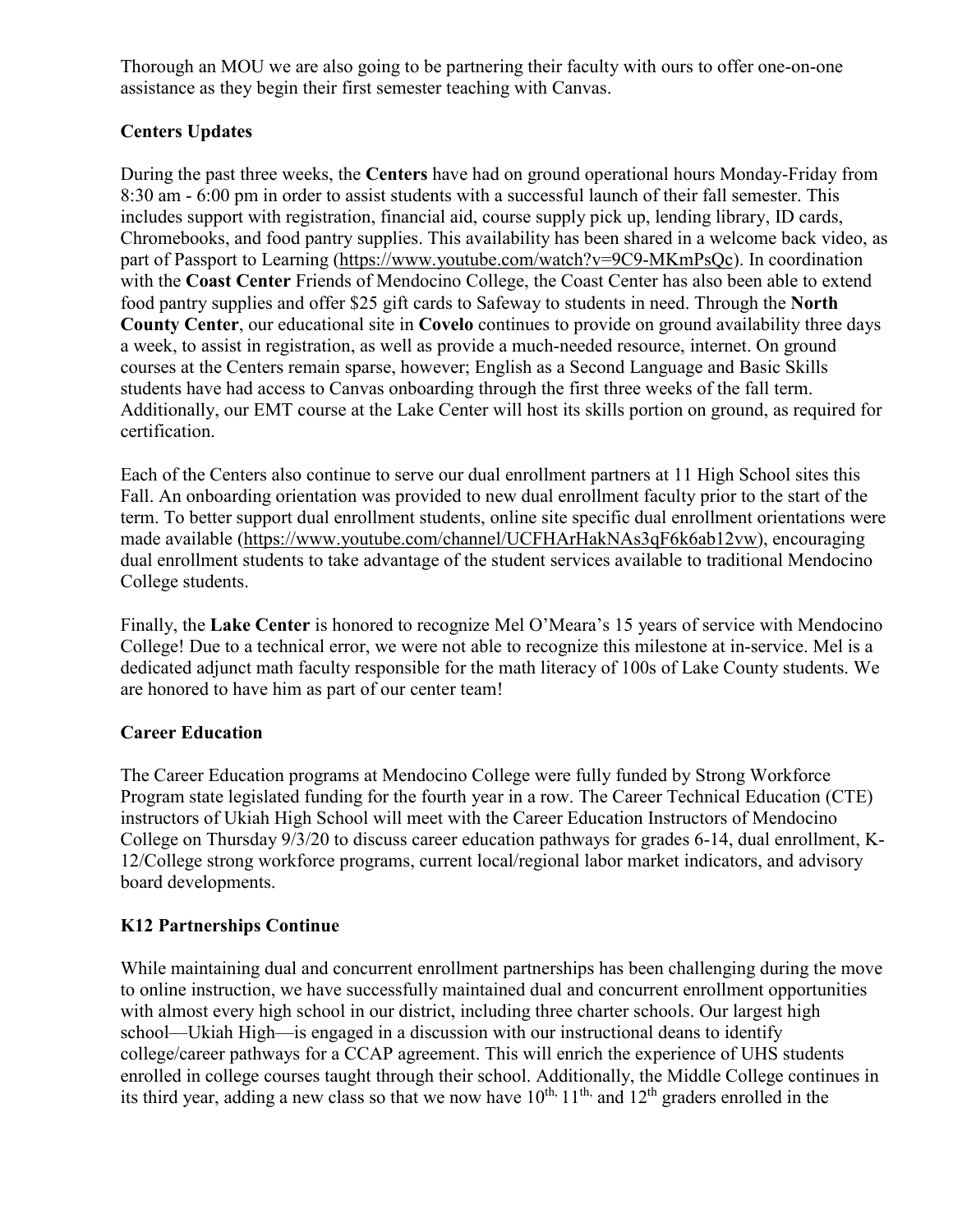program. These high school students are taking some of their core classes online with high school teachers while also enrolling in college classes.

# **Virtual New Student Welcome**

Over 100 students participated in the virtual New Student Welcome held on August 6 and 7. Faculty and staff from multiple departments, including the First Year Institute, EOPS, Financial Aid, Admissions & Records, among others, presented important information to incoming students. Recordings of the Zoom sessions held during the event are now linked to the New Student Welcome page for students to watch. Sessions on Financial Aid (in English & Spanish), General Counseling, FYI and online resources are currently available. More links will be posted soon.

# **20-21 FYI Cohort**

The First Year Institute (FYI) currently has a cohort of 136 students. Each year, the goal is to serve 100 students; we have surpassed our goal and will take some additional students prior to the end of the semester.

# **Books & Item Distribution**

FYI had an on campus, drive up textbooks and material distribution day on August 12. Over 30 students came by to pick up items; students who couldn't attend are able to pick up materials during regular library hours or at the centers during regular business hours. Over 70 students have received items from the FYI Lending Library which includes class textbooks, calculators, and Chromebooks.

### **Diplomas and Certificates**

Mendocino College entered into a partnership with Parchment in Spring 2020 for the issuance of diplomas and certificates. This partnership allows students graduating in the Spring 2020 (and subsequent semesters) to receive a certified electronic award along with their printed award. The printed award is mailed to the student's home within 10-12 days of submission, and the electronic award is available immediately after the award information is submitted. Students can access and share the digital award with employers via email and post an image of their award on social media to share their achievement with friends and families. Of the 306 awards issued to date, 197 of the digital awards have been claimed and 52 students have shared their success on their preferred social media platform (LinkedIn, Facebook, Twitter).

### **College Assistance Migrant Program (CAMP) Update**

In August, 25 CAMP scholars attended the New Student Welcome. 27 CAMP scholars participated in CAMP Summer Bridge classes - CCS 124 and LIB 200. We currently have 36 new CAMP scholars and 8 persisters, for a total of 44 CAMP scholars for the 20-21 cohort. We are still recruiting, connecting with CAMP liaisons from Migrant Education, TRiO, and high school counselors. The outreach includes sharing the message that CAMP is still accepting applications, a two-minute Passport CAMP video, and online fillable CAMP application. We have also promoted CAMP on all of our social media outlets and created a LinkTree link to share with current CAMP scholars to stay up to date. CAMP counselor, Maria, has been keeping busy and has met with all new and persister CAMP scholars to work on education plans, and the CCS 119 is well underway.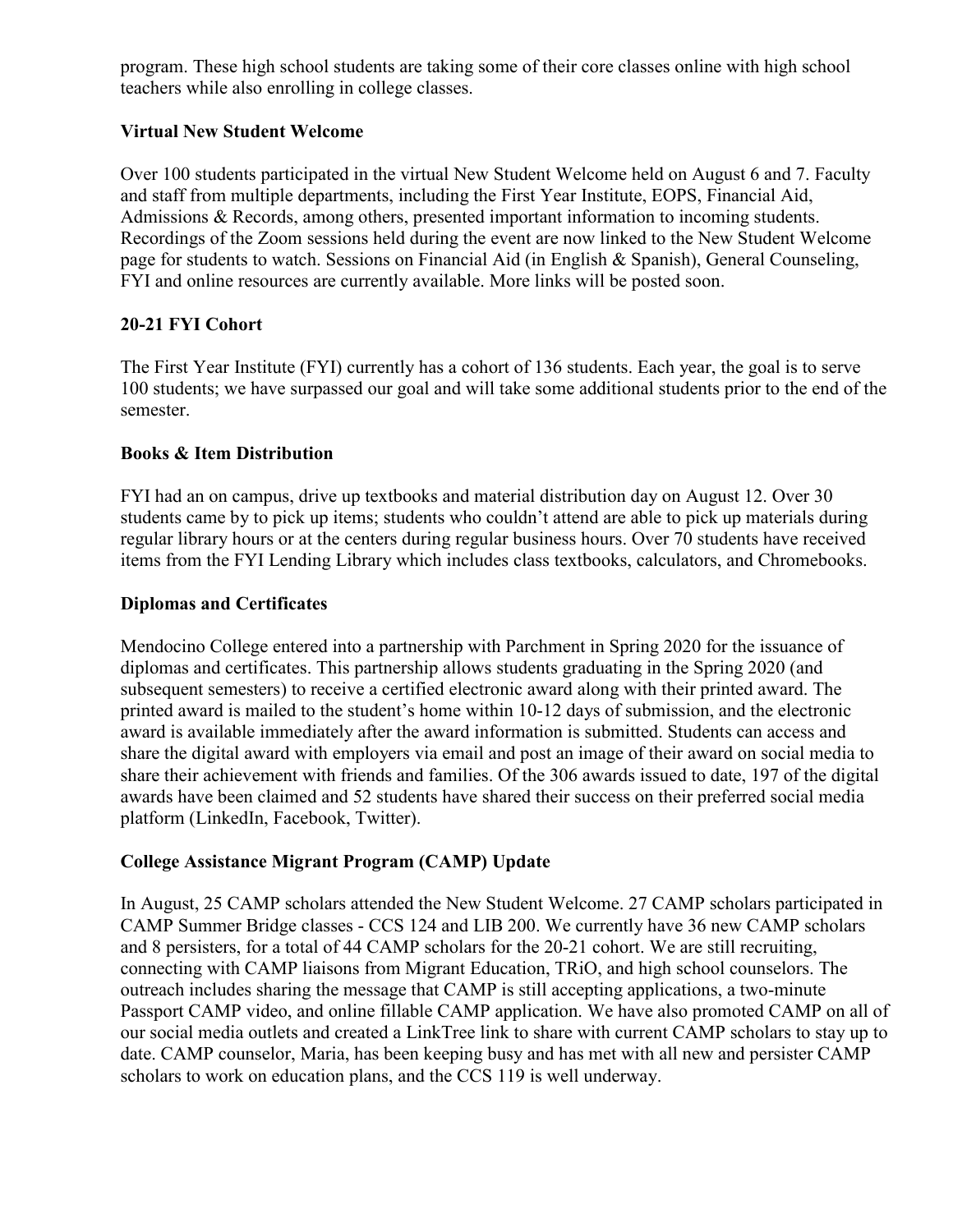# **Financial Aid**

The Financial Aid Office staff are busily working on completing student files and awarding students their financial aid while also closing out the 2019-2020 academic year. This year's preliminary numbers show that we disbursed \$5,055,114 in Pell Grants for 2019-2020 compared to \$4,640,913 in 2018-2019. The Cal Grant program saw a dramatic increase in the amount disbursed to students due to the increased award for those with dependent children. The Cal Grant B award increased from \$1,672 to \$6,024 and the Cal Grant C award increased from \$1,094 to \$4,000 for students with dependent children. In 2019-2020 we disbursed \$754,241 of Cal Grant awards compared to \$454,488 in 2018- 2019.

The staff is also getting ready for the 2021-2022 FAFSA and CA Dream Act application which opens on October 1, 2020. We are in communication with our local high schools to offer virtual FAFSA/CA Dream Act workshops for students and parents. We are also strategizing on how to possibly offer inperson workshops to our current and incoming students and parents.

# **EOPS/CARE**

The EOPS program had 38 students attend the New Student Welcome who were accepted into EOPS. We currently have 79 students who are new to the EOPS program for Fall 2020 and 286 continuing students. Compared to last year, we are seeing a decline in students applying for the program and an increase in students who are not completing program requirements. We have 66 students who are eligible for EOPS but haven't completed the online orientation or Mutual Responsibility Contract. We are contacting these students by phone/text to remind them of the next steps for them to start receiving services. We continue to invite students to apply to the EOPS/CARE program.

On August 13, new and continuing, students attended the drive-thru Kick-off event where they picked up their "Tools for School", a set of school supplies and lending library textbooks.

Final numbers for EOPS show that we served an unduplicated headcount of 589 students in 2019- 2020, which is an increase of 53 students compared to 536 in 2018-2019. While CARE served an unduplicated headcount of 30 students in 2019-2020, which is an increase of 8 students compared to 21 in 2018-2019.

### **Counseling Update**

Counselors are connecting and serving students via telephone, email, Cranium Café, Zoom, and often deploying multiple platforms concurrently. The remote learning environment has required that counselors and support staff adapt in order to reach students in the platform that is most convenient to them. Additionally, past practices in scheduling and utilizing all our counselors, both full-time and adjuncts, proved to be not applicable in the current environment. Not until the week prior before the start of the semester did we experience the rush from students to schedule counseling appointments. With the cooperation, understanding, flexibility and accommodating spirit of our adjunct counselors, six adjunct counselors were scheduled to assist the week prior and the first week of the semester with only a weeks' notice. Dean Lopez will continue to monitor peek windows of high need and consult with the adjunct counselors moving forward.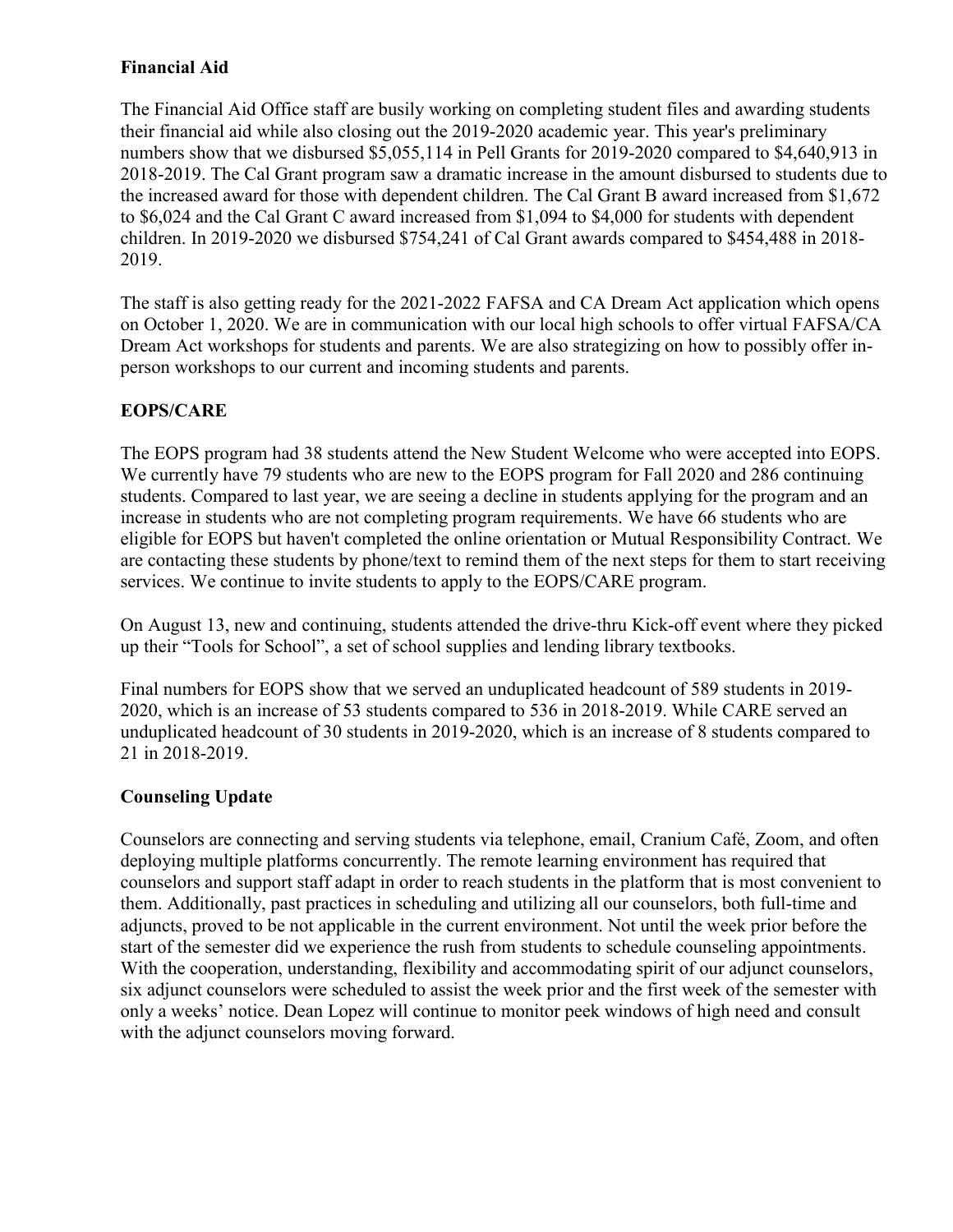### SUBJECT: EMPLOYMENT – SHORT TERM NON-CONTINUING EMPLOYEES

### SYNOPSIS:

Approval/ratification of employment of short-term non-continuing (STNC) employees is requested.

### RECOMMENDATION:

The Superintendent/President recommends approval of this Board item as presented.

### ANALYSIS:

Education Code 88003 authorizes a governing board to hire short-term (temporary, hourly) employees for less than 75% of a school year, up to 180 days.

Education Code 70902(d) permits a governing board to adopt a rule delegating the authority to hire short-term employees to the Superintendent/President, or designee. This district has adopted such a rule in Policy No. 703.

EC 88003 was amended to require districts to specify at a regularly scheduled Board meeting the service to be performed, as well as the start and end dates of the service.

*Reference Board Policy 703, Employment of Short-Term, Substitute Employees*

### MOTION/ACTION:

RESOLVED, That the Mendocino-Lake Community College Board of Trustees hereby approves/ratifies the employment of the short-term non-continuing (STNC) employees as presented pending receipt of all necessary employment eligibility requirements.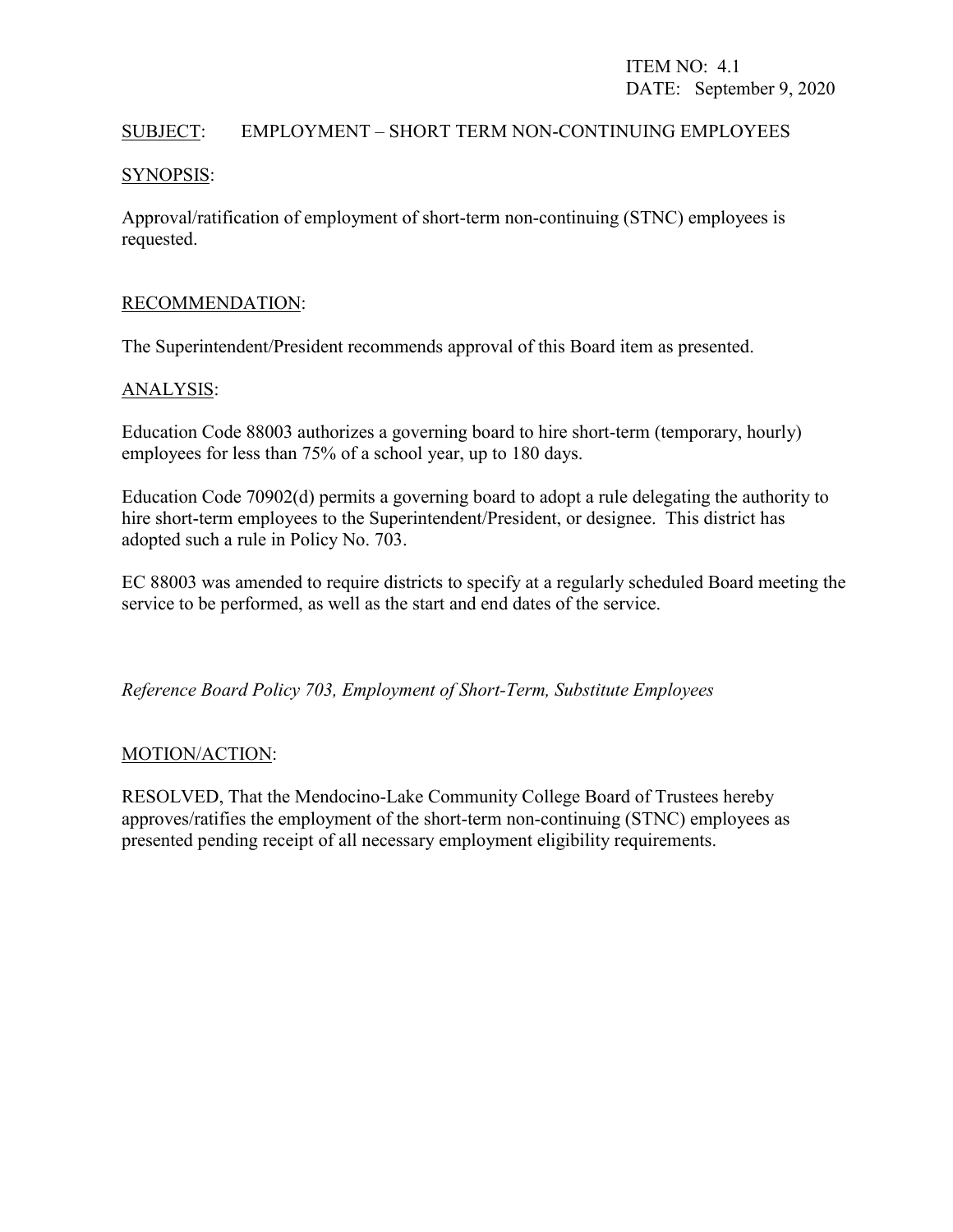# **Short Term Non Continuing (STNC) Employees**

(Individual assignments may not exceed 180 days within the start and end date)

| <b>Last Name</b> | <b>First Name</b> | <b>Position</b>                                   | <b>Department</b>       | <b>Start</b><br>Date | <b>End Date</b> |
|------------------|-------------------|---------------------------------------------------|-------------------------|----------------------|-----------------|
| Allard-Wilcox    | Monet             | Ag Aide I                                         | Agriculture             | 9/10/2020            | 12/31/2020      |
| <b>Blundell</b>  | Ian               | Ag Aide I                                         | Agriculture             | 9/10/2020            | 12/31/2020      |
| DeFranco         | Virginia          | Custodian                                         | Facilities              | 8/16/2020            | 12/31/2020      |
| Fisk-McCarthy    | Monte             | Ag Aide I                                         | Agriculture             | 9/10/2020            | 12/31/2020      |
| Gallardo         | Maricella         | Library Specialist                                | Library                 | 8/25/2020            | 10/31/2020      |
| Hill             | Andy              | Ag Aide I                                         | Agriculture             | 9/10/2020            | 12/31/2020      |
| Humphry          | Alex              | Security/Utility Worker                           | Facilities              | 8/24/2020            | 12/11/2020      |
| Larov            | Nicholas          | Security/Utility Worker                           | Facilities              | 8/24/2020            | 12/11/2020      |
| Luciani          | Talya             | Ag Aide I                                         | Agriculture             | 9/10/2020            | 12/31/2020      |
| Moreno Peredia   | Oscar             | <b>Special Populations</b><br>Outreach Specialist | <b>HEP/ML ACE</b>       | 10/1/2020            | 12/22/2020      |
| Muniz Madrigal   | Maria             | Program Assistant                                 | <b>HEP</b>              | 8/24/2020            | 12/23/2020      |
| Ratliff          | Diana             | Library Assistant                                 | Library                 | 8/21/2020            | 10/31/2020      |
| Ruiz             | Gubed             | Instructional Aide                                | Auto                    | 8/16/2020            | 12/23/2020      |
| Schwarm          | Crystal           | Administrative Assistant I                        | <b>Student Services</b> | 8/16/2020            | 8/27/2020       |
| Trejo            | Maria             | Custodian                                         | Facilities              | 8/16/2020            | 12/31/2020      |
| Trejo            | Ma Concepcion     | Custodian                                         | Facilities              | 8/16/2020            | 12/31/2020      |

# **Student Employees**

(Individual assignments may not exceed 180 days within the start and end date)  $\mathbf{S}$ **Start Start** 

| <b>First Name</b> | <b>Position</b>            | <b>Department</b> | Date      | <b>End Date</b> |  |
|-------------------|----------------------------|-------------------|-----------|-----------------|--|
| Daniel Kam Shing  | <b>ASMC Vice President</b> | <b>ASMC</b>       | 9/10/2020 | 6/30/2021       |  |
| Leland            | Lake Representative        | <b>ASMC</b>       | 9/10/2020 | 6/30/2021       |  |
| Jenevie           | <b>Ecology Director</b>    | <b>ASMC</b>       | 9/10/2020 | 6/30/2021       |  |
| Gisselle          | <b>ASMC</b> President      | <b>ASMC</b>       | 9/10/2020 | 6/30/2021       |  |
| Noe.              | Tutor                      | Learning Center   | 8/25/2020 | 12/11/2020      |  |
|                   |                            |                   |           | Start           |  |

# **Non-Student Tutors**

(Individual assignments may not exceed 180 days within the start and end date)

| Gallegos-Ruiz | Miriam | Tutor | <b>HEP/ML ACE</b> | 10/1/2020 | 12/18/2020 |
|---------------|--------|-------|-------------------|-----------|------------|
| Hernandez     | Fatima | Tutor | <b>HEP/ML ACE</b> | 10/1/2020 | 12/18/2020 |
| Schlerf       | Haley  | Tutor | <b>MESA</b>       | 9/1/2020  | 12/11/2020 |
| Urzua         | Luis   | Tutor | MESA              | 9/1/2020  | 12/11/2020 |
| Vivas-Navarro | Monica | Tutor | <b>HEP/ML ACE</b> | 10/1/2020 | 12/18/2020 |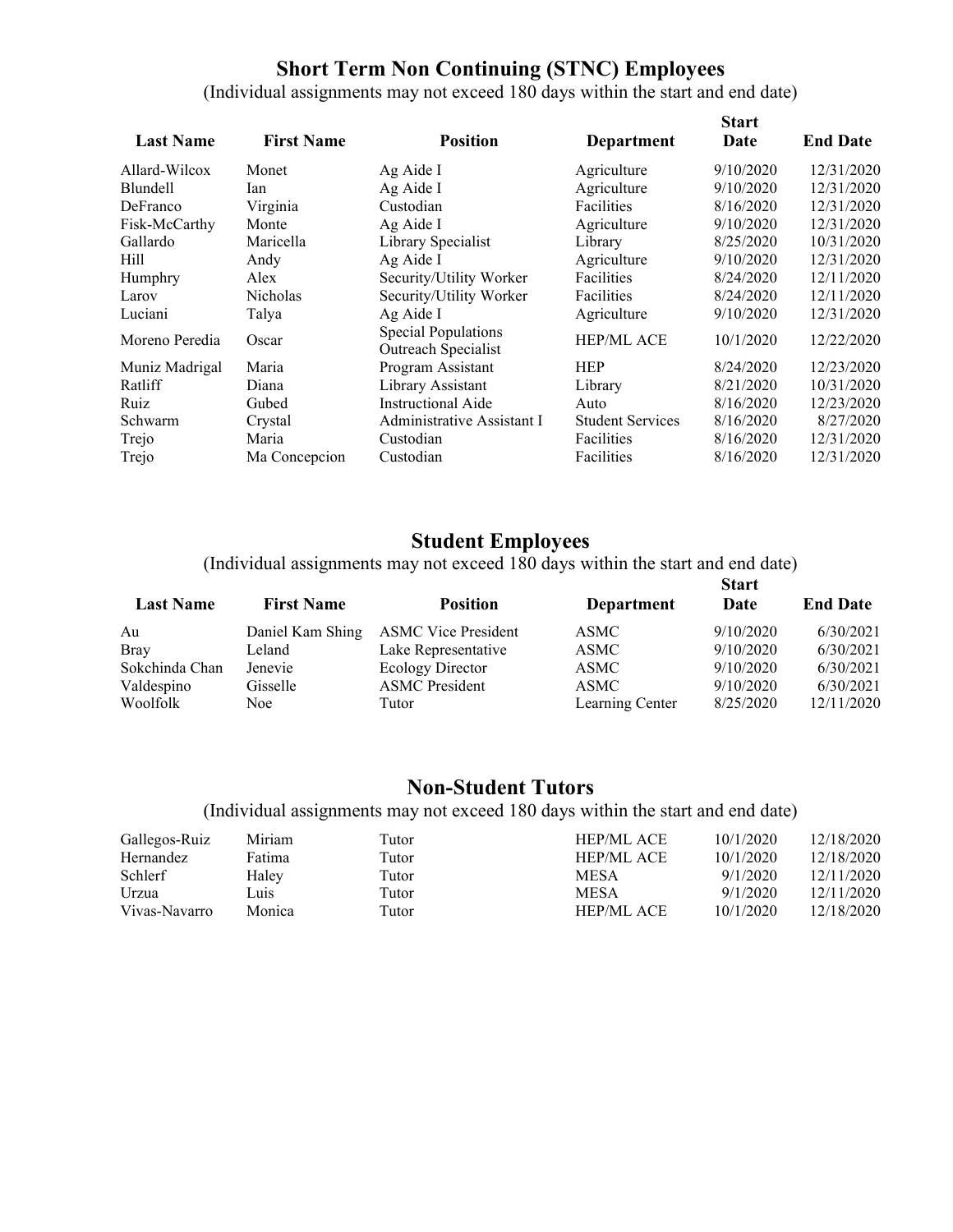### SUBJECT: EMPLOYMENT – PART-TIME FACULTY

### SYNOPSIS:

Employment of Part-Time Faculty for the Fall 2020 semester.

### RECOMMENDATION:

The Superintendent/President recommends approval of this Board item as presented.

### ANALYSIS:

The Deans recommend employment of the Part-Time Faculty included on the attached list. Each individual meets the state-mandated qualifications or the District's equivalency policy for the assignment or possesses a valid, applicable credential.

*Reference Board Policy 7120, Recruitment and Hiring*

### MOTION/ACTION:

RESOLVED, That the Mendocino-Lake Community College District Board of Trustees does hereby approve the employment of the Part-Time Faculty for Fall 2020 semester as presented pending receipt of all necessary employment eligibility requirements.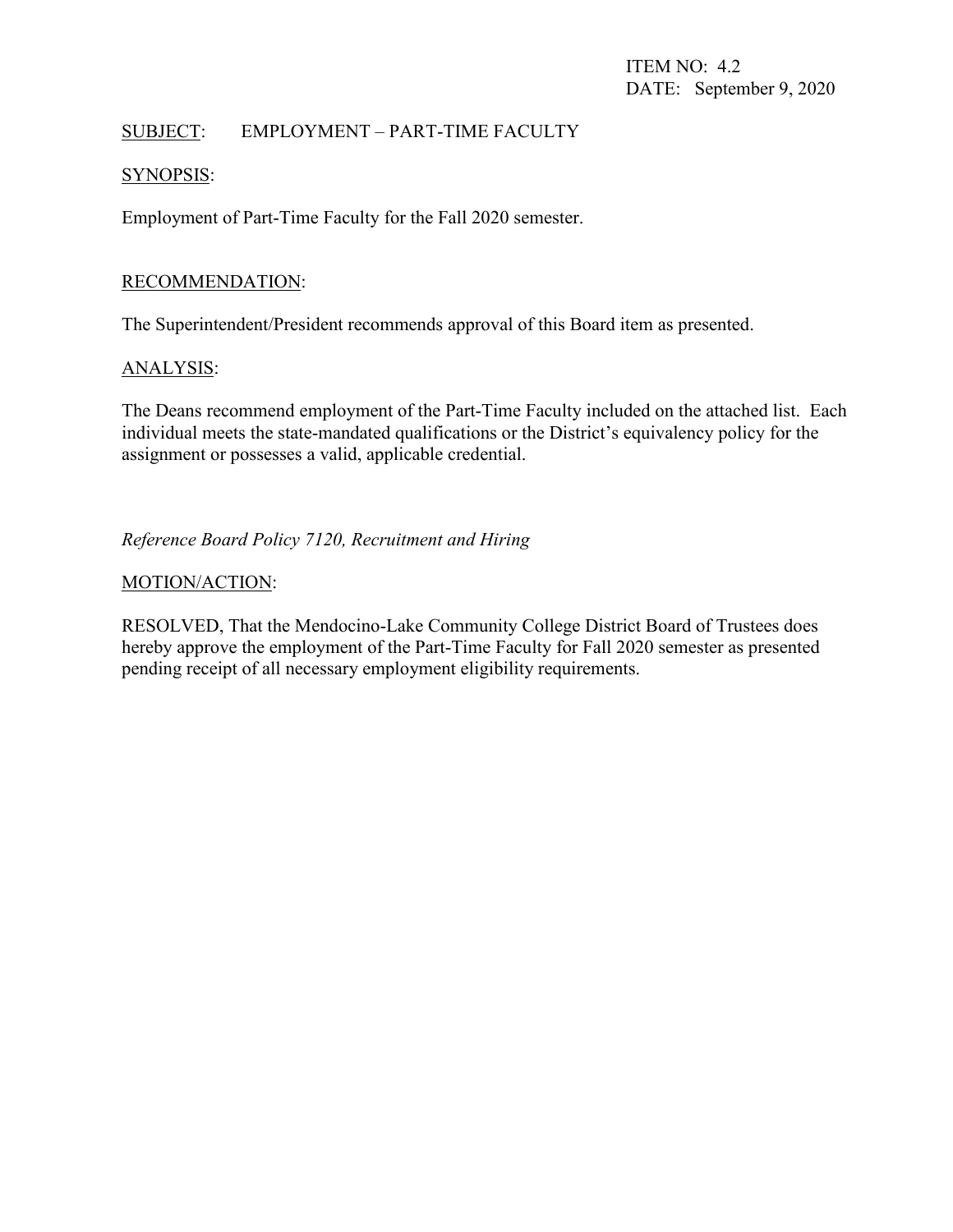# **EMPLOYMENT – PART-TIME FACULTY FALL 2020 SEMESTER**

| <b>Name</b>     | <b>Position</b>                         | Location |
|-----------------|-----------------------------------------|----------|
| Aleman, Myrna   | Nursing - Registered Nursing Instructor | Ukiah    |
| Hoover, Megan   | Nursing - Registered Nursing Instructor | Ukiah    |
| Schwartz, Larry | <b>Physical Education - Fitness</b>     | Online   |
| Witzel, Heather | Nursing - Registered Nursing Instructor | Ukiah    |

**\*Met minimum qualifications through equivalency process.**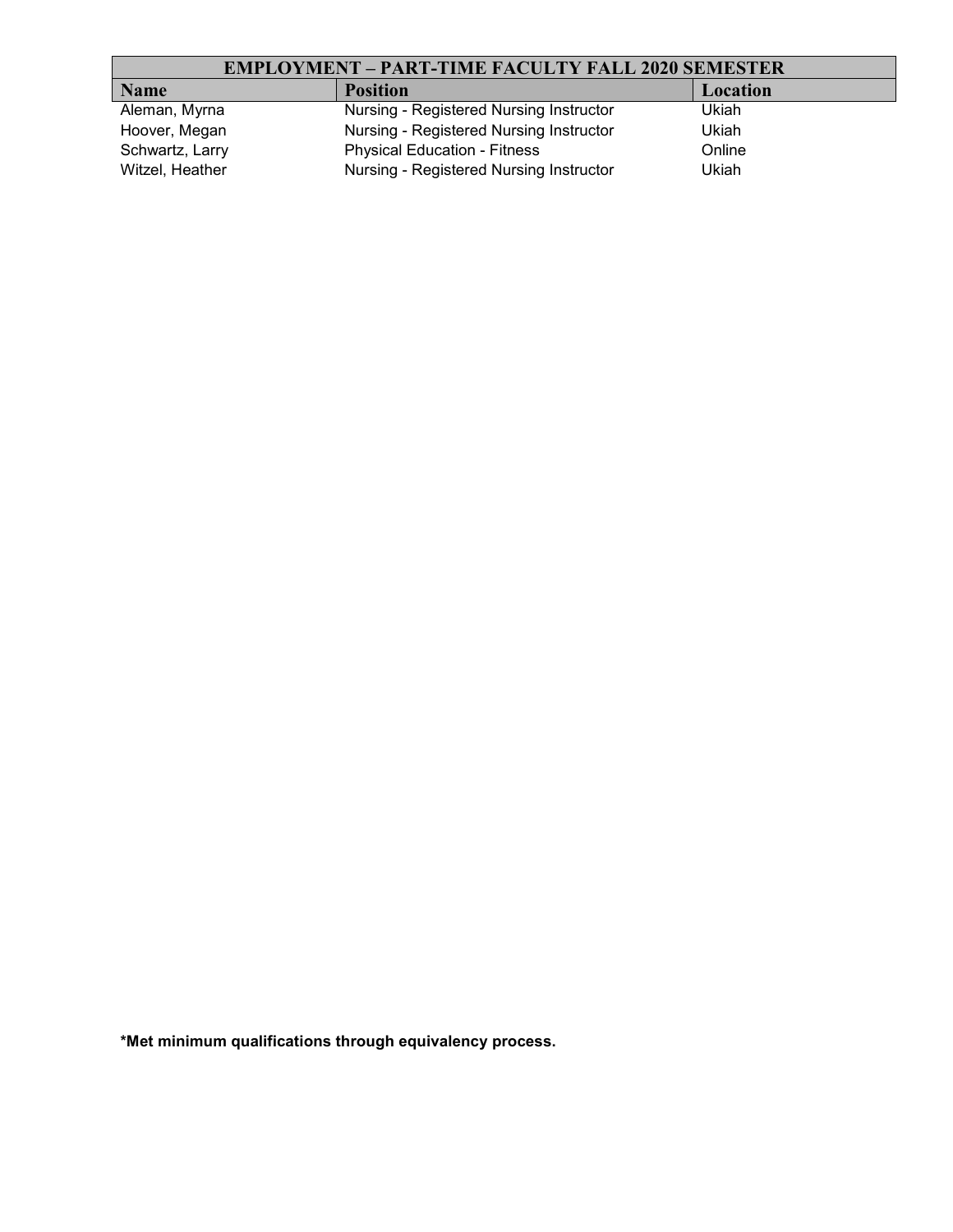# SUBJECT: VOLUNTEERS

### SYNOPSIS:

Approval of volunteers

#### RECOMMENDATION:

The Superintendent/President recommends this item be approved as presented.

#### ANALYSIS:

Individuals may volunteer their services to the District, but only authorized volunteers approved by the administration and the Governing Board are entitled to workers' compensation benefits. No volunteers are agents of the District. (Labor Code 3364.5; Board Policy No. 702) The following volunteers approved by the administration are recommended for Board approval:

| <b>Name</b>       | <b>Assignment</b>                                                                                                                                                                             | <b>Assignment Dates</b> |
|-------------------|-----------------------------------------------------------------------------------------------------------------------------------------------------------------------------------------------|-------------------------|
|                   | As a member of the FMCCFSNS affiliate, will participate in<br>work projects and/or outreach activities at the coastal field                                                                   |                         |
| Allen, Emily      | station.                                                                                                                                                                                      | 9/10/2020-6/30/2021     |
| Atherton, Melissa | Melissa is a PT Faculty member in ATH. This fall she will serve<br>as a volunteer for the ATH conditioning classs for softball.<br>As a member of the FMCCFSNS affiliate, will participate in | 9/9/2020-12/15/2020     |
| Bawcom, Julie     | work projects and/or outreach activities at the coastal field<br>station.<br>As a member of the FMCCFSNS affiliate, will participate in                                                       | 9/10/2020-6/30/2021     |
| Bawcom, Jim       | work projects and/or outreach activities at the coastal field<br>station.                                                                                                                     | 9/10/2020-6/30/2021     |
|                   | As a member of the FMCCFSNS affiliate, will participate in<br>work projects and/or outreach activities at the coastal field                                                                   |                         |
| Bellows, Fred     | station.<br>As a member of the FMCCFSNS affiliate, will participate in<br>work projects and/or outreach activities at the coastal field                                                       | 9/10/2020-6/30/2021     |
| Blundell, Clay    | station.<br>As a member of the FMCCFSNS affiliate, will participate in                                                                                                                        | 9/10/2020-6/30/2021     |
| Blundell, Ian     | work projects and/or outreach activities at the coastal field<br>station.<br>As a member of the FMCCFSNS affiliate, will participate in                                                       | 9/10/2020-6/30/2021     |
| Blundell, Maia    | work projects and/or outreach activities at the coastal field<br>station.                                                                                                                     | 9/10/2020-6/30/2021     |
| Bour, Jeff        | Jeff would like to volunteer as an assistant for one of the sections<br>of the ATH conditioning for softball classes.<br>As a member of the FMCCFSNS affiliate, will participate in           | 9/10/2020-12/15/2020    |
| Cardimona, Warren | work projects and/or outreach activities at the coastal field<br>station.<br>As a member of the FMCCFSNS affiliate, will participate in                                                       | 9/10/2020-6/30/2021     |
| Carter, Bonnie    | work projects and/or outreach activities at the coastal field<br>station.<br>As a member of the FMCCFSNS affiliate, will participate in                                                       | 9/10/2020-6/30/2021     |
| Carter, Jared     | work projects and/or outreach activities at the coastal field<br>station.                                                                                                                     | 9/10/2020-6/30/2021     |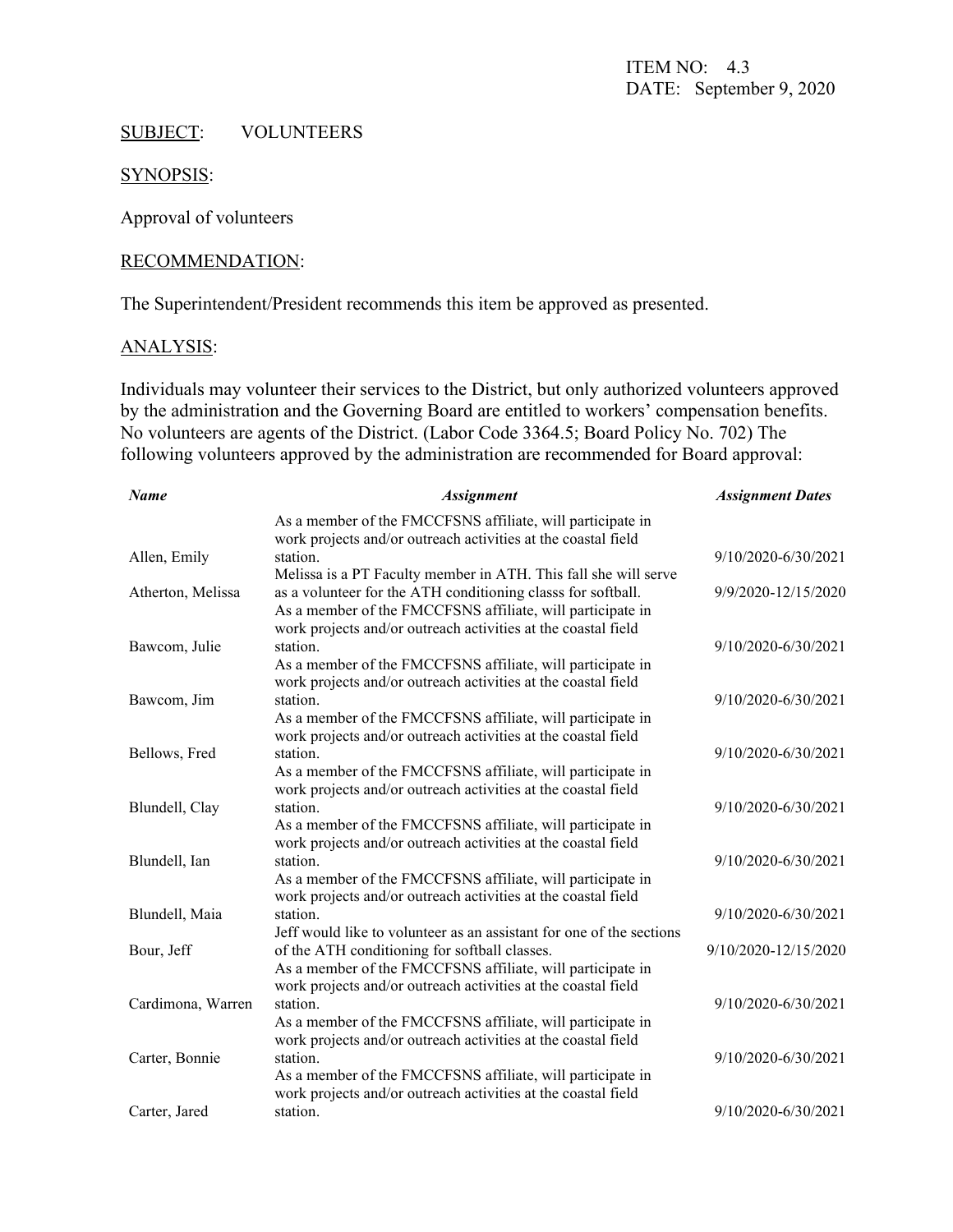| <b>Name</b>         | <b>Assignment</b>                                                | <b>Assignment Dates</b> |
|---------------------|------------------------------------------------------------------|-------------------------|
|                     | As a member of the FMCCFSNS affiliate, will participate in       |                         |
|                     | work projects and/or outreach activities at the coastal field    |                         |
| Clark, Phil         | station.                                                         | 9/10/2020-6/30/2021     |
|                     | Jessie is a PT faculty member in PE/ATH. This fall she will be   |                         |
|                     | volunteering as an assistant for the ATH Softball conditioning   |                         |
| Farmiloe, Jessie    | class.                                                           | 9/10/2020-12/15/2020    |
|                     | As a member of the FMCCFSNS affiliate, will participate in       |                         |
|                     | work projects and/or outreach activities at the coastal field    |                         |
| Foote, Roger        | station.                                                         | 9/10/2020-6/30/2021     |
|                     | As a member of the FMCCFSNS affiliate, will participate in       |                         |
|                     | work projects and/or outreach activities at the coastal field    |                         |
|                     | station.                                                         |                         |
| Forsell, Douglas J. |                                                                  | 9/10/2020-6/30/2021     |
|                     | Connor is a PT faculty member for ATH classes. He would like     |                         |
| Franz, Conner       | to volunteer for the Fall ATH conditioning class for baseball.   | 9/10/2020-12/15/2020    |
|                     | As a member of the FMCCFSNS affiliate, will participate in       |                         |
|                     | work projects and/or outreach activities at the coastal field    |                         |
| Freedman, Jonah     | station.                                                         | 9/10/2020-6/30/2021     |
|                     | Last Fall, Elena was STNC as an assistant volleyball coach.      |                         |
|                     | Without sports this fall, she would like to volunteer in the ATH |                         |
| Goss, Elena         | Conditioning class for volleyball.                               | 9/17/2020-12/11/2020    |
|                     | As a member of the FMCCFSNS affiliate, will participate in       |                         |
|                     | work projects and/or outreach activities at the coastal field    |                         |
| Hutchings, Shane    | station.                                                         | 9/10/2020-6/30/2021     |
|                     | As a member of the FMCCFSNS affiliate, will participate in       |                         |
|                     | work projects and/or outreach activities at the coastal field    |                         |
| Koeninger, Wade     | station.                                                         | 9/10/2020-6/30/2021     |
|                     | As a member of the FMCCFSNS affiliate, will participate in       |                         |
|                     | work projects and/or outreach activities at the coastal field    |                         |
| Koeninger, Max      | station.                                                         | 9/10/2020-6/30/2021     |
|                     | As a member of the FMCCFSNS affiliate, will participate in       |                         |
|                     | work projects and/or outreach activities at the coastal field    |                         |
| Larke, Julia        | station.                                                         | 9/10/2020-6/30/2021     |
|                     | Preston is a student at MC who would like to volunteer as an     |                         |
|                     | assistant for one of the sections of ATH conditioning for        |                         |
|                     | baseball.                                                        | 9/10/2020-12/15/2020    |
| Mello, Preston      |                                                                  |                         |
|                     | As a member of the FMCCFSNS affiliate, will participate in       |                         |
|                     | work projects and/or outreach activities at the coastal field    |                         |
| Myers, Lynda        | station.                                                         | 9/10/2020-6/30/2021     |
|                     | As a member of the FMCCFSNS affiliate, will participate in       |                         |
|                     | work projects and/or outreach activities at the coastal field    |                         |
| Ronco, Jeremy       | station.                                                         | 9/10/2020-6/30/2021     |
|                     | As a member of the FMCCFSNS affiliate, will participate in       |                         |
|                     | work projects and/or outreach activities at the coastal field    |                         |
| Sinclair, Nick      | station.                                                         | 9/10/2020-6/30/2021     |
|                     | As a member of the FMCCFSNS affiliate, will participate in       |                         |
|                     | work projects and/or outreach activities at the coastal field    |                         |
| Smith, Bill         | station.                                                         | 9/10/2020-6/30/2021     |
|                     | As a member of the FMCCFSNS affiliate, will participate in       |                         |
|                     | work projects and/or outreach activities at the coastal field    |                         |
| Trouette, Jeff      | station.                                                         | 9/10/2020-6/30/2021     |
|                     | As a member of the FMCCFSNS affiliate, will participate in       |                         |
|                     | work projects and/or outreach activities at the coastal field    |                         |
| Twyman, Dan         | station.                                                         | 9/10/2020-6/30/2021     |
|                     | As a member of the FMCCFSNS affiliate, will participate in       |                         |
|                     | work projects and/or outreach activities at the coastal field    |                         |
| Urton, Beverly      | station.                                                         | 9/10/2020-6/30/2021     |
|                     |                                                                  |                         |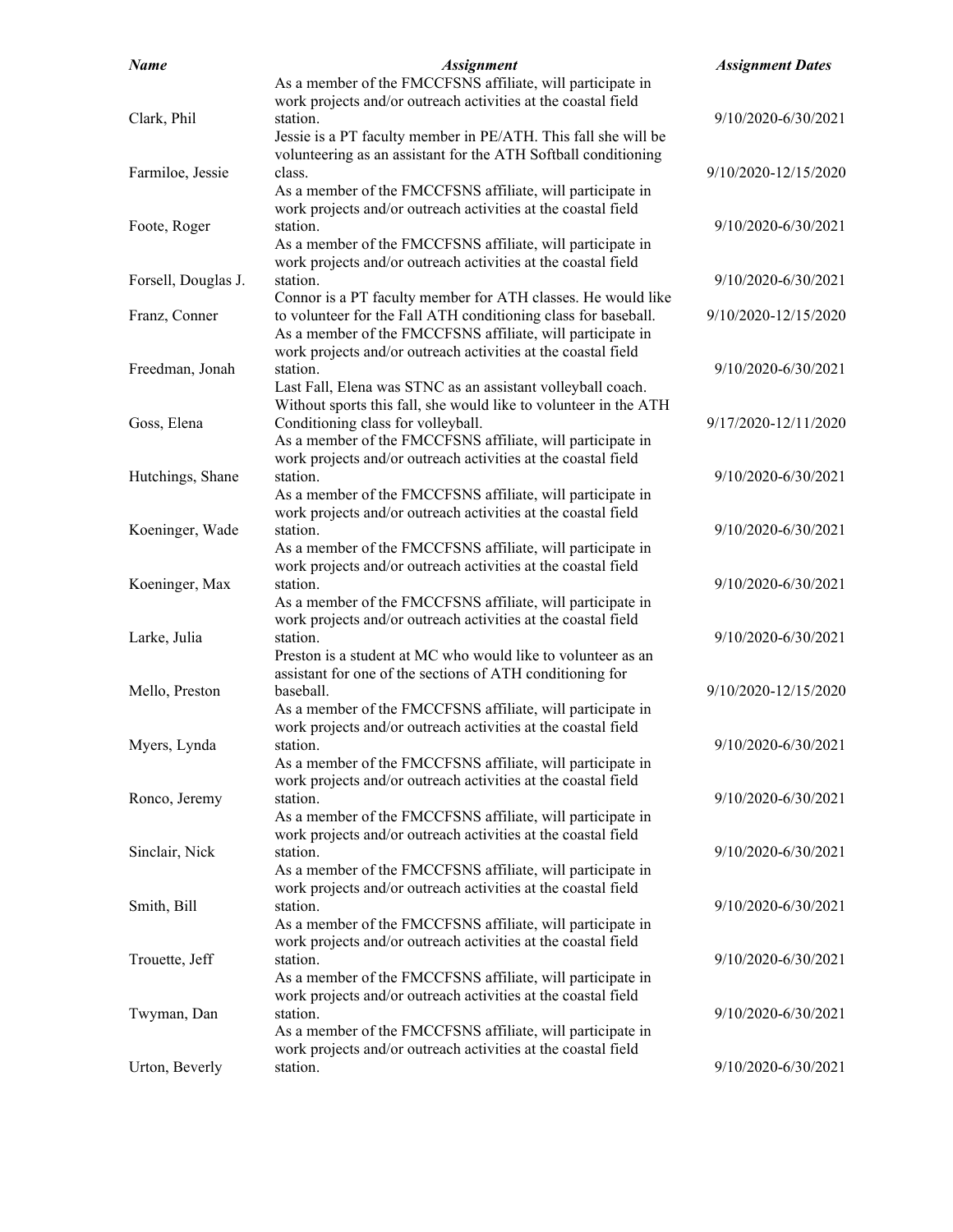Wagner, Courtney

*Reference Board Policy 702, Volunteers*

#### MOTION/ACTION:

RESOLVED, That the Mendocino-Lake Community College District Board of Trustees hereby approves the list of volunteers as presented.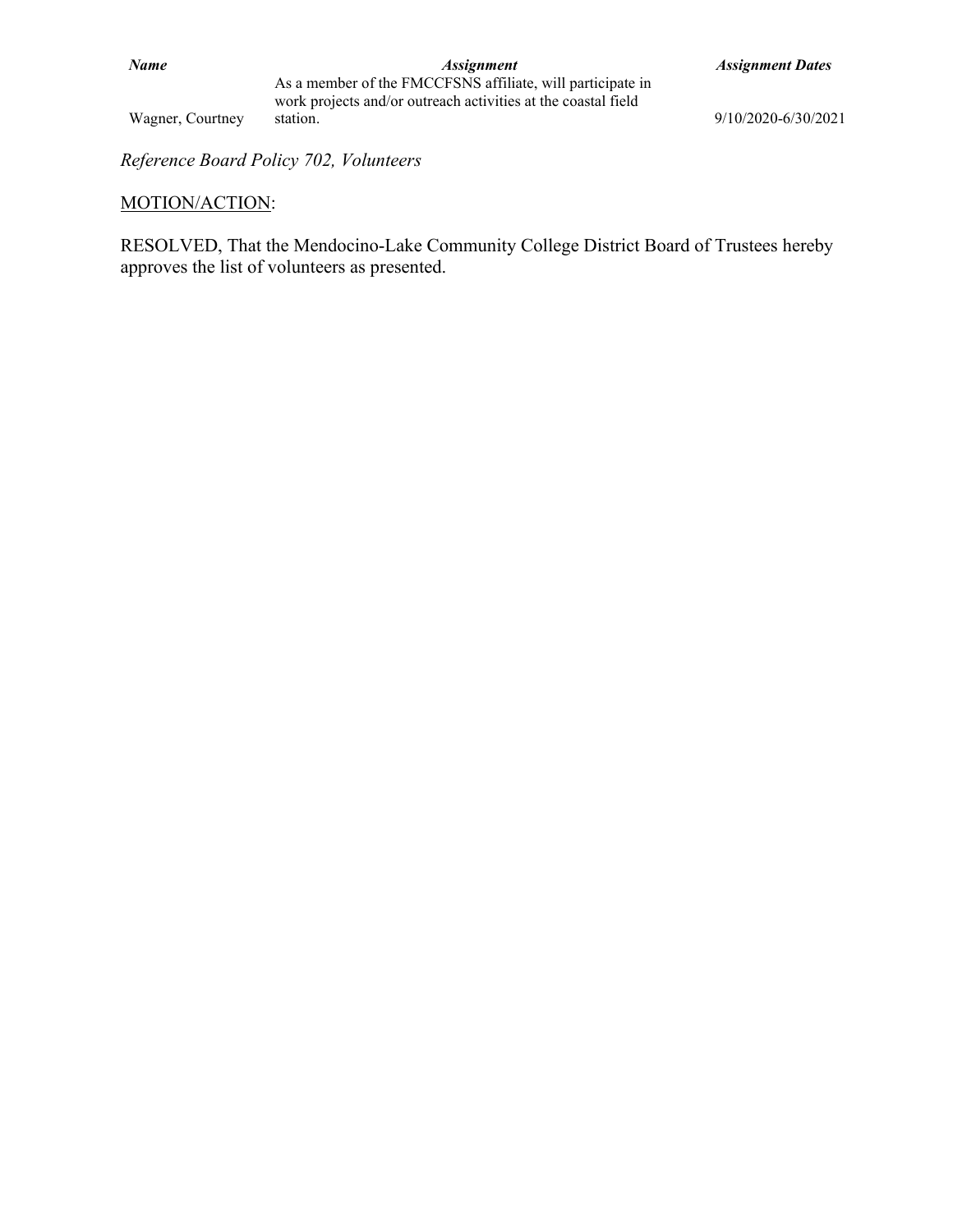### SUBJECT: CLASSIFIED ADMINISTRATOR CONTRACTS

#### SYNOPSIS:

Approval of classified administrator contracts.

#### RECOMMENDATION:

The Superintendent/President recommends that this item be approved as presented.

#### ANALYSIS:

Section 72411(a) of the Education Code states that educational administrators shall be employed and classified administrators may be employed by the Board of Trustees by contract up to four years in duration. At this time, the following classified administrator contracts are recommended for approval.

### **One Year (Categorical) Contract:**

Euline Olinger, Program Manager – ML ACE Classified Administrator Contract, 10/1/2020-6/30/2021

*Reference Board Policy 7120, Recruitment and Hiring*

### MOTION/ACTION:

RESOLVED, That the Mendocino-Lake Community College District Board of Trustees hereby approves the classified administrator contract as presented.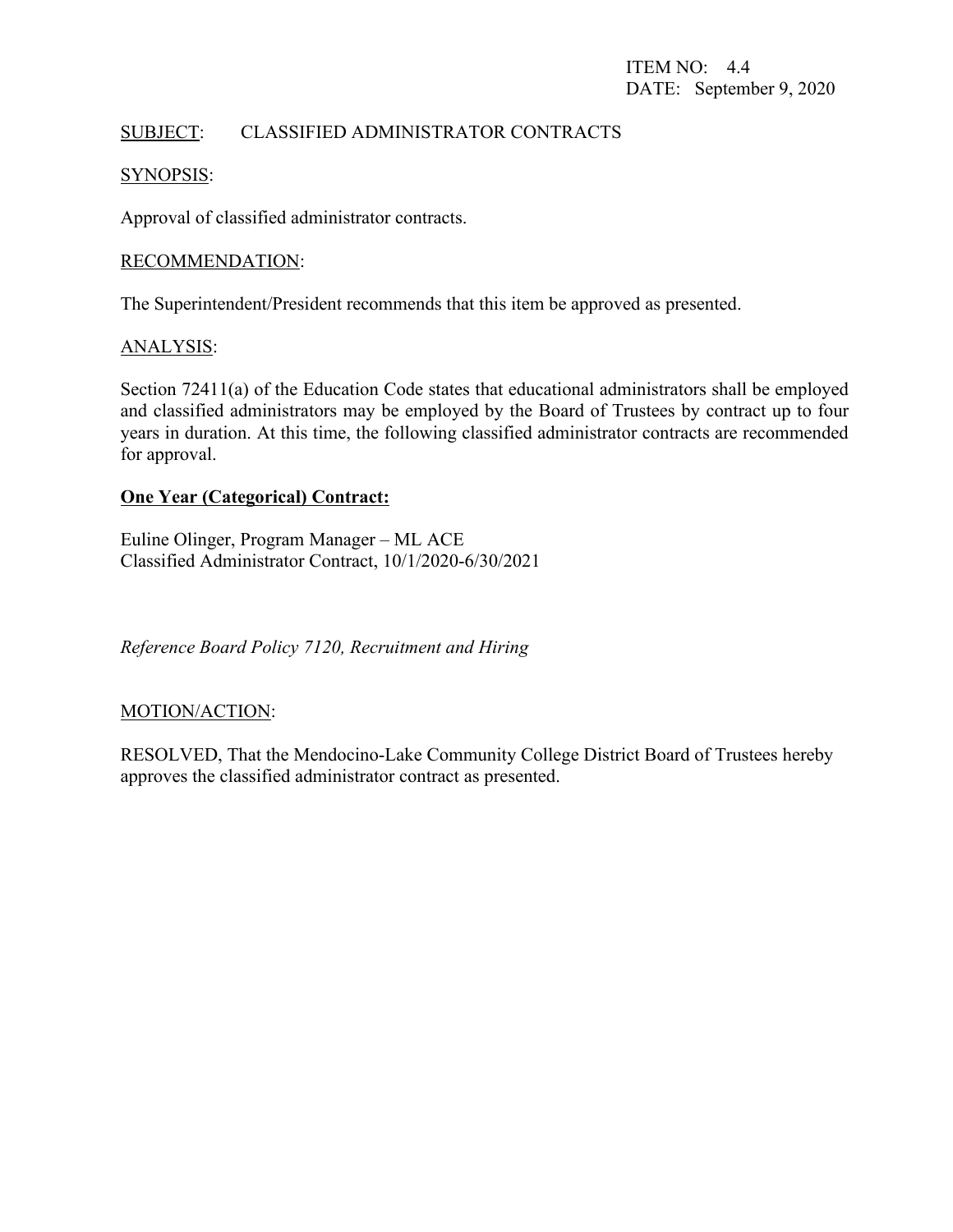### ITEM NO: 6.1.A DATE September 9, 2020

### SUBJECT: MENDOCINO COLLEGE FOUNDATION REPORT

#### SYNOPSIS:

A report from the Executive Director of the Mendocino College Foundation is submitted as information.

### ANALYSIS:

Foundation staff have begun the process of updating multiple mailing lists to both donors and potential friends of Mendocino College. We anticipate this taking a few months. An initial experimental mailing has occurred and an analysis of the mailing will be conducted in late September.

The Foundation's donation page on the website will be under-going some additional changes and refinements.

The first ever newsletter for alumni of the Adopt A Fifth Grader program is being developed. We are hopeful to mail out the newsletter in October. It is our intention to provide outreach activities at least twice per year in order to keep the alumni engaged and excited about attending Mendocino College.

Special thanks to the Community Foundation of Mendocino County for their recent gift of \$10,000 for the Mendocino College Food Pantry.

Staff have been applying for grants from local grocery stores in order to identify additional funding for the Food Pantry program.

The Student Emergency Fund is active and students enrolled in the Fall semester have been applying for aid.

Staff are assisting affiliate organizations with possible gifts, donations, and setting up online giving sites.

A series of news releases celebrating student success and donor thank you's are in progress and will be coming out during the fall semester.

The Foundation's Fall newsletter will be distributed in early October.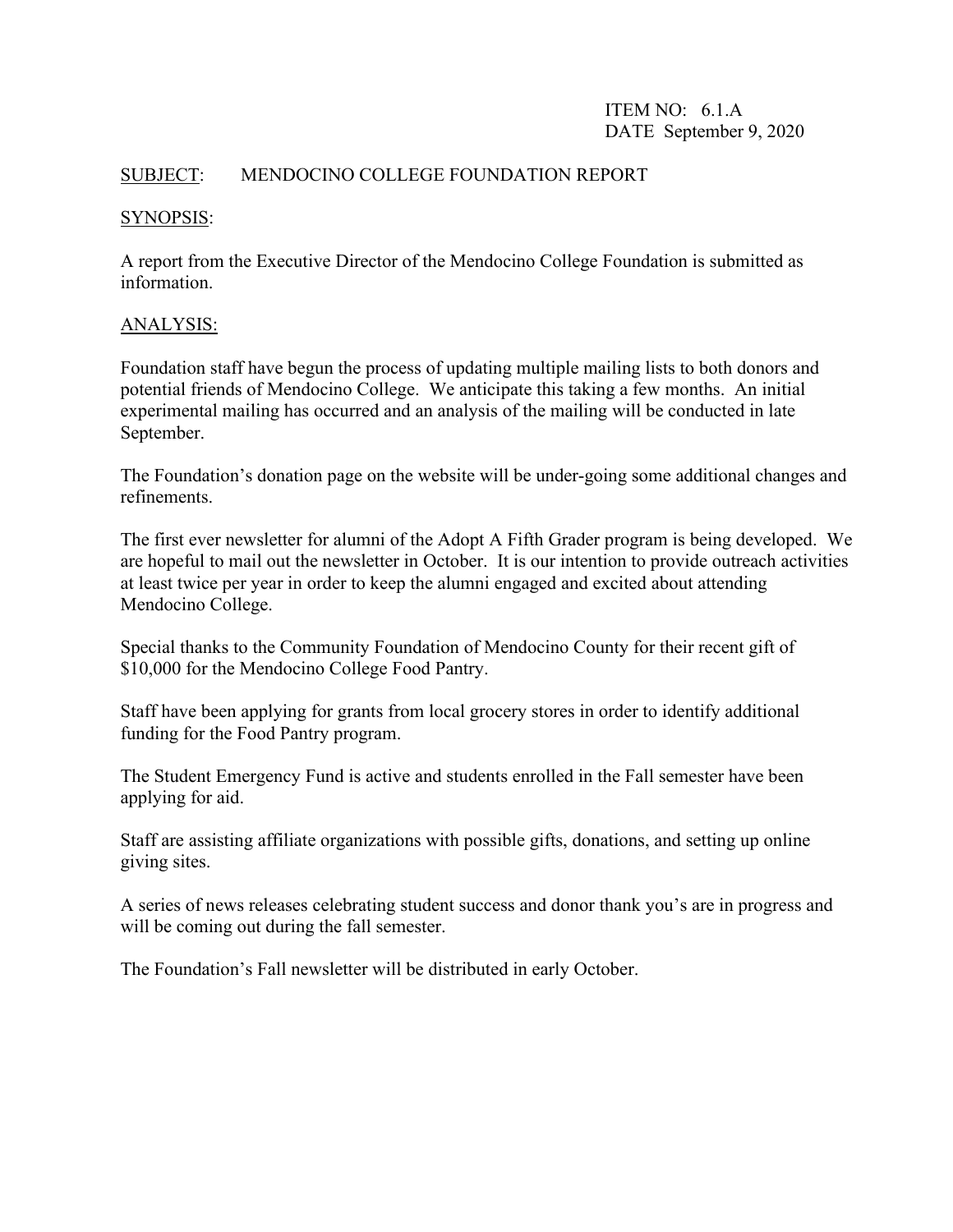ITEM NO: 6.1.B DATE September 9, 2020

### SUBJECT: FRIENDS OF THE MENDOCINO COLLEGE COASTAL FIELD STATION AND NATURAL SCIENCES AFFILIATE REPORT

#### SYNOPSIS:

The following informational report was submitted by Dr. Steve Cardimona, Professor of Earth Science.

#### ANALYSIS:

#### **From the Field:**

• Researchers with the UCSC MARINe project were approved for a return visit to our field station property in July. Although COVID-19 mitigation steps would not allow their use of the buildings/facilities, they used our field station property as a way to access the intertidal zone for their abalone count (no disturbance/collections). They previously visited in 2011, and this was an important return trip as part of their long term monitoring project. (pacificrockyintertidal.org, <https://marine.ucsc.edu/methods/index.html>).

#### **From the Faculty:**

- With a hopeful eye toward a semblance of normalcy before the end of the fiscal year, a list of, and forms for, 26 volunteers has been submitted for approval.
- A draft limited-use protocol for the field station has been developed with relevance to COVID-19 mitigation. All use is on hold, however, in line with the college focus on essential functions and limited in-person activities.
- As you might already know, the college has an earthquake seismometer installed in the science building on the Ukiah campus. A second instrument was purchased last year to be installed at the field station. A new report published in Science, with an analysis of datasets from over 300 seismic stations in 78 countries including the Mendocino College Raspberry Shake seismometer, was able to demonstrate that ambient seismic noise levels were reduced in many countries and regions around the world due to COVID-19 pandemic lockdown measures. The report used the seismic data to visualize the resulting "wave" of lockdown effects starting in China, then moving to Italy and the rest of the world. This seismic noise reduction represents the total effects of physical / social distancing measures, reduced economic and industrial activity and drops in tourism and travel. The 2020 seismic noise quiet period is the longest and most prominent global anthropogenic seismic noise reduction on record. Global quieting of high-frequency seismic noise due to COVID-19 pandemic lockdown measures, Thomas Lecocq et al., Science, 23 July 2020: eabd2438, DOI: 10.1126/science.abd2438

### **From the Friends**

• Building on the Foundation's donation to our affiliate of \$25K from the Halliday Trust fund, our capital campaign continues! So far enough additional funds have been raised to bring us just shy of 30% toward our ambitious goal!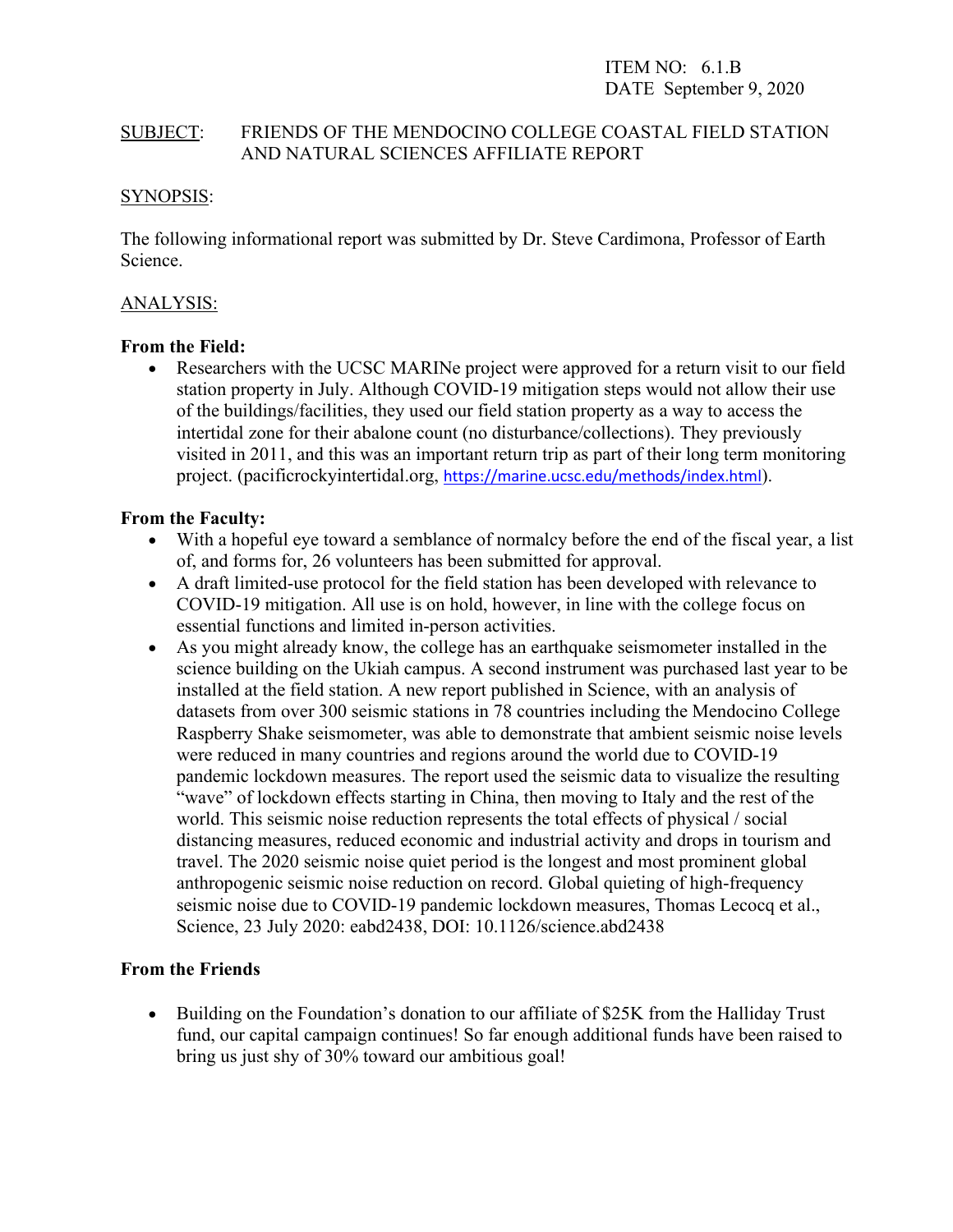• Please consider participating in this campaign with your own donation, and help to support this college facility and all the students who gain the benefit of being able to access this amazing educational resource.

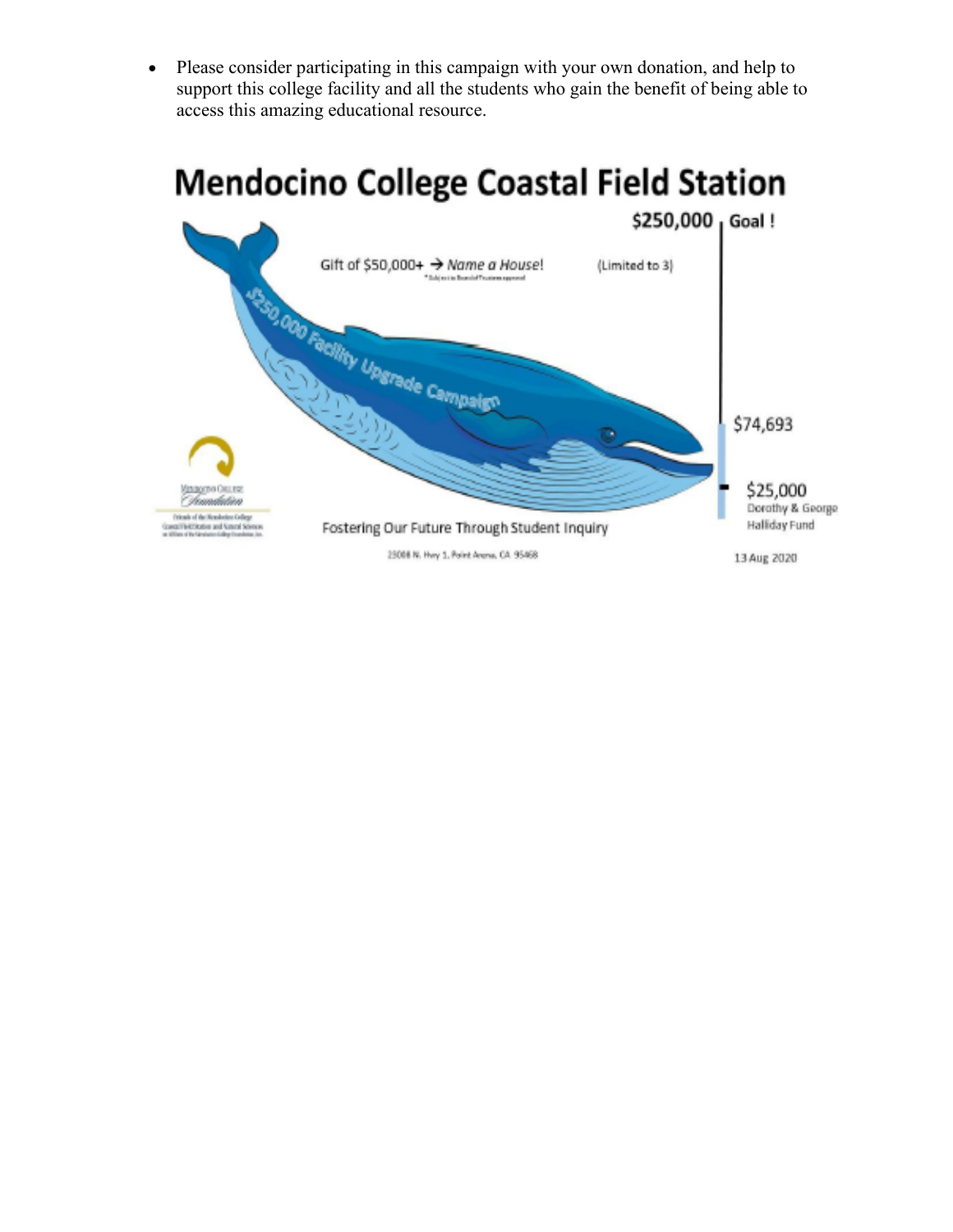ITEM NO: 6.2 DATE September 9, 2020

#### SUBJECT: CONSTITUENT GROUP REPORTS

#### SYNOPSIS:

A report from the Constituent Groups to the Board of Trustees is submitted as information.

#### ANALYSIS:

#### *Academic Senate:*

The following report was submitted by Academic Senate President Catherine Indermill:

The Academic Senate has completed its annual training related to legislation and local protocols that regulate faculty responsibilities and our role in participatory governance. We have engaged in initial dialog about how we serve as campus leaders in our efforts to create equity, be inclusive and combat structural racism at the college, in new and increasingly meaningful ways. At our first faculty meeting of the academic year (September 3), senators plan to lead a discussion of these issues. In addition, during In Service faculty participated in Departmental Workshops to begin a "cultural review" of the curriculum. We discussed the courses in our disciplines to determine how to better infuse diversity (e.g., race, culture, gender, sexual orientation, socioeconomic status, age, disabilities) into the topics and scope of the course. Groups began the work to identify activities, assignments, discussions, course materials, etc. that can enhance how we educate students about diversity. The Academic Senate and Curriculum Committee have begun discussions about how to assess the Course Outline of Record to ensure we are consistently teaching from an equity lens.

This month I will highlight the recent work of Assistant Professor Neeka Aguirre as she is spearheading a new public lecture series focused on history, society, and social justice. This lecture series is an innovative way for the college to engage in dialog and provide leadership for our students and community about current events and the challenges facing all of us today. Initially, our faculty will speak about topics about their interests, research and expertise as it relates to these topics. It is expected that other leaders from the community will be featured, as well. The intent is for the lectures to be cross disciplinary and cross cultural in order to explore our society from various angles and from many different lenses. Aguirre wrote in part: "... it is our responsibility and honor to act in a leading public role in the district". In addition, this lecture series supports the part of our Mission that is to be an "intellectual, economic and cultural anchor for the region". The lecture series will provide an opportunity for us to learn, examine and grow in positive and meaningful ways and strive for a more equitable and just society. So, please save the date for the first lecture: October 6 at 6:00pm via Zoom.

### *Classified Senate:*

The following report was submitted by Classified Senate President Mayra Sanchez: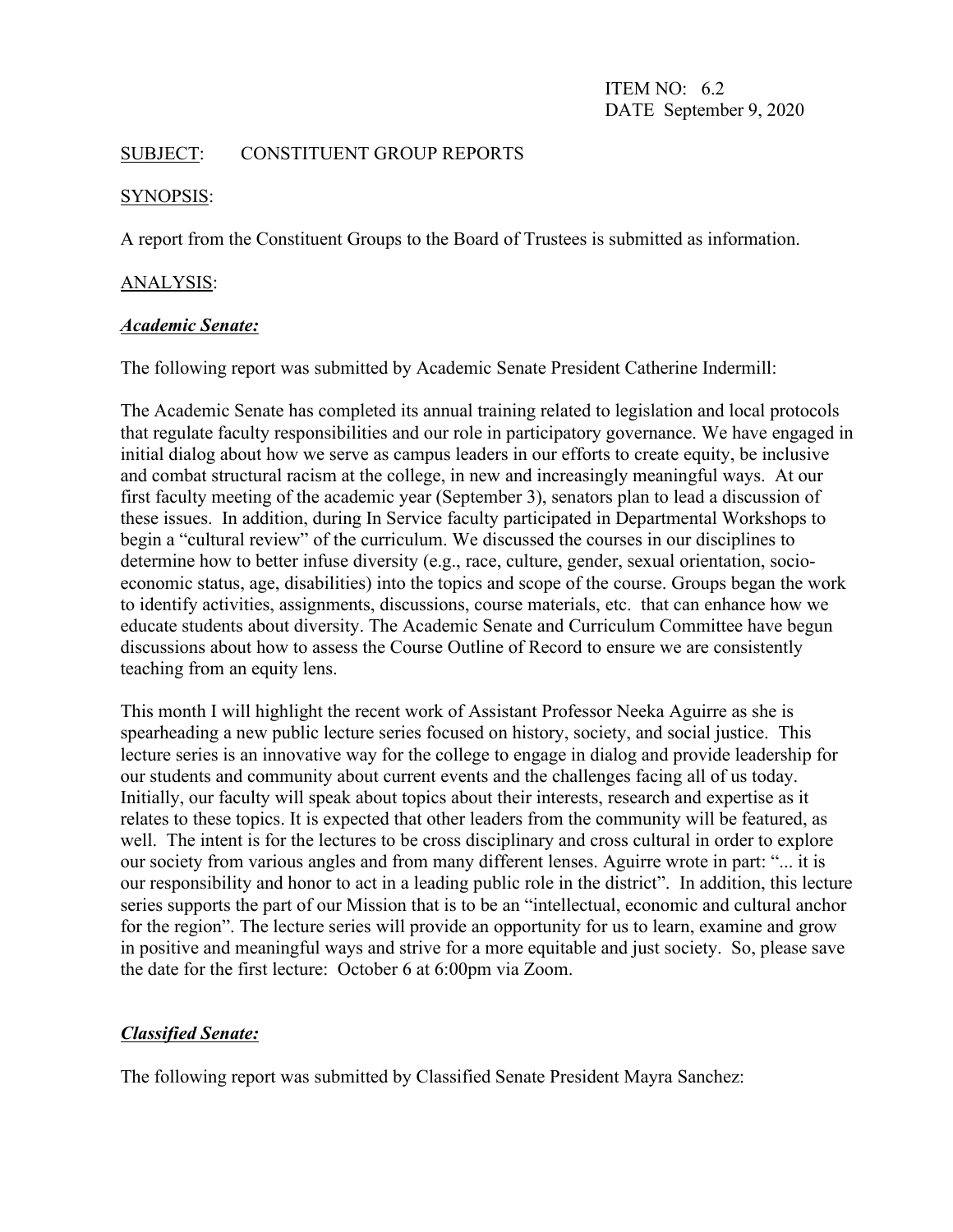In August, members of the Classified Senate and managers held a kickoff meeting with our Caring Campus coach Jordan E. Horowitz. Caring Campus is described by Mr. Horowitz as:

- An intentional effort to make students feel welcome and a sense of connectedness to Mendocino College
- Engages the underutilized professional staff who are typically missing from student success efforts
- Helps professional staff connect with one another and with other employee groups to create a positive college environment
- Creates behavior change that influences culture change across campus
- Causes the college to re-examine policy barriers to student success

Our next step goal has been identified as garnering one member from each campus department who will participate in the virtual coaching visits with the Caring Campus representatives.

The classified staff is very fortunate to take part in this initiative and would once again like to thank Vice President Cichocki and Vice President Velasco for helping us become one of only 18 colleges chosen from across the state to participate in this exciting opportunity.

# *Management Team:*

The following report was submitted by Management Team President Janelle Bird:

At the August Management Team meeting, discussions continued about the COVID-19 issues facing our departments and how to improve our efforts to serve students. With fire season in full effect, we also revisited the measures our team will be taking to keep our campus locations safe during any potential Public Safety Power Shutoffs (PSPS).

*Oral reports by other constituent group leaders may be presented at the meeting.*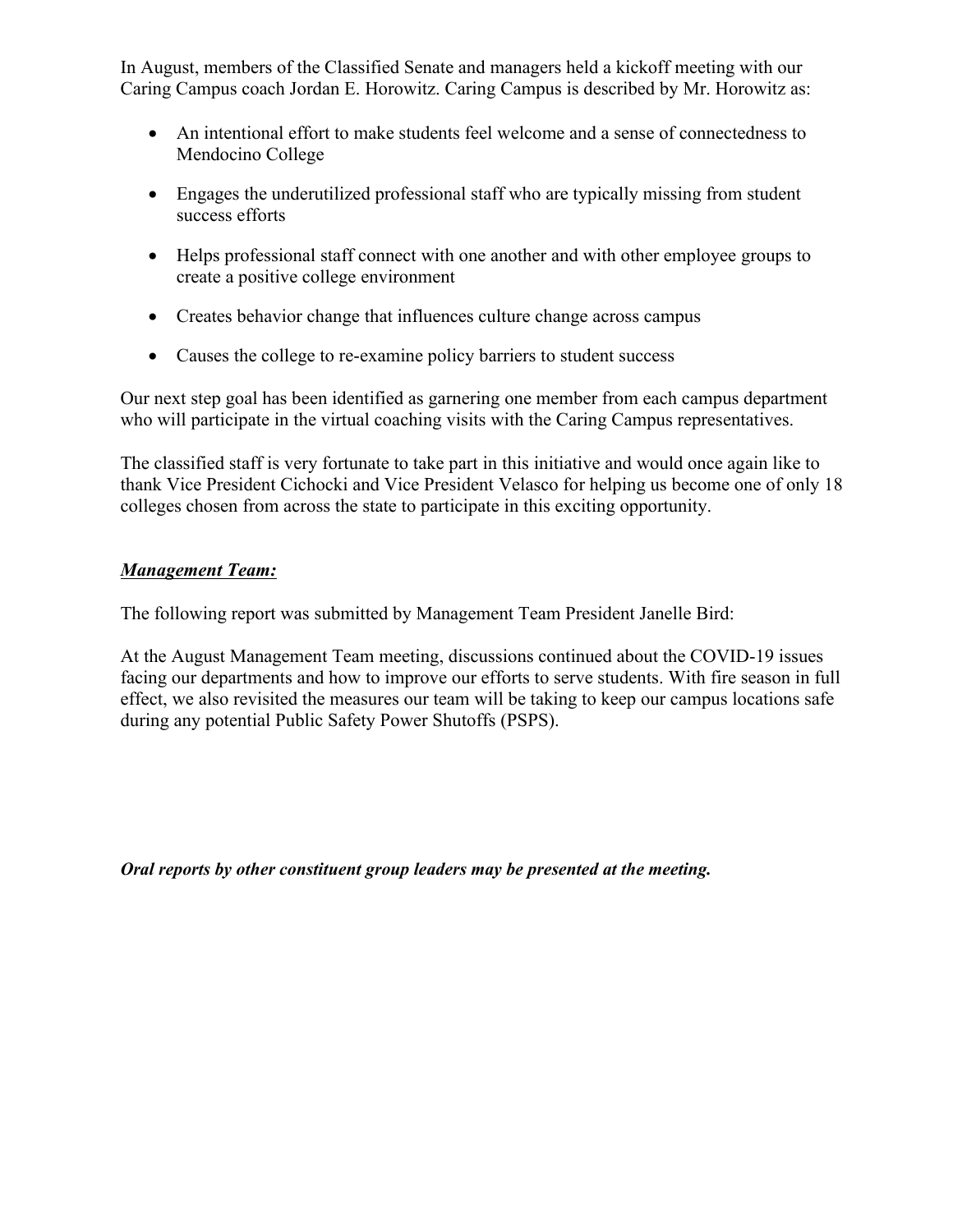ITEM NO: 7.1 DATE: September 9, 2020

# SUBJECT: TRUSTEE REPORTS

# SYNOPSIS:

Individual Trustees share their Board related activities with the full Board.

# ANALYSIS:

# *Oral reports by Trustees may be presented at the meeting.*